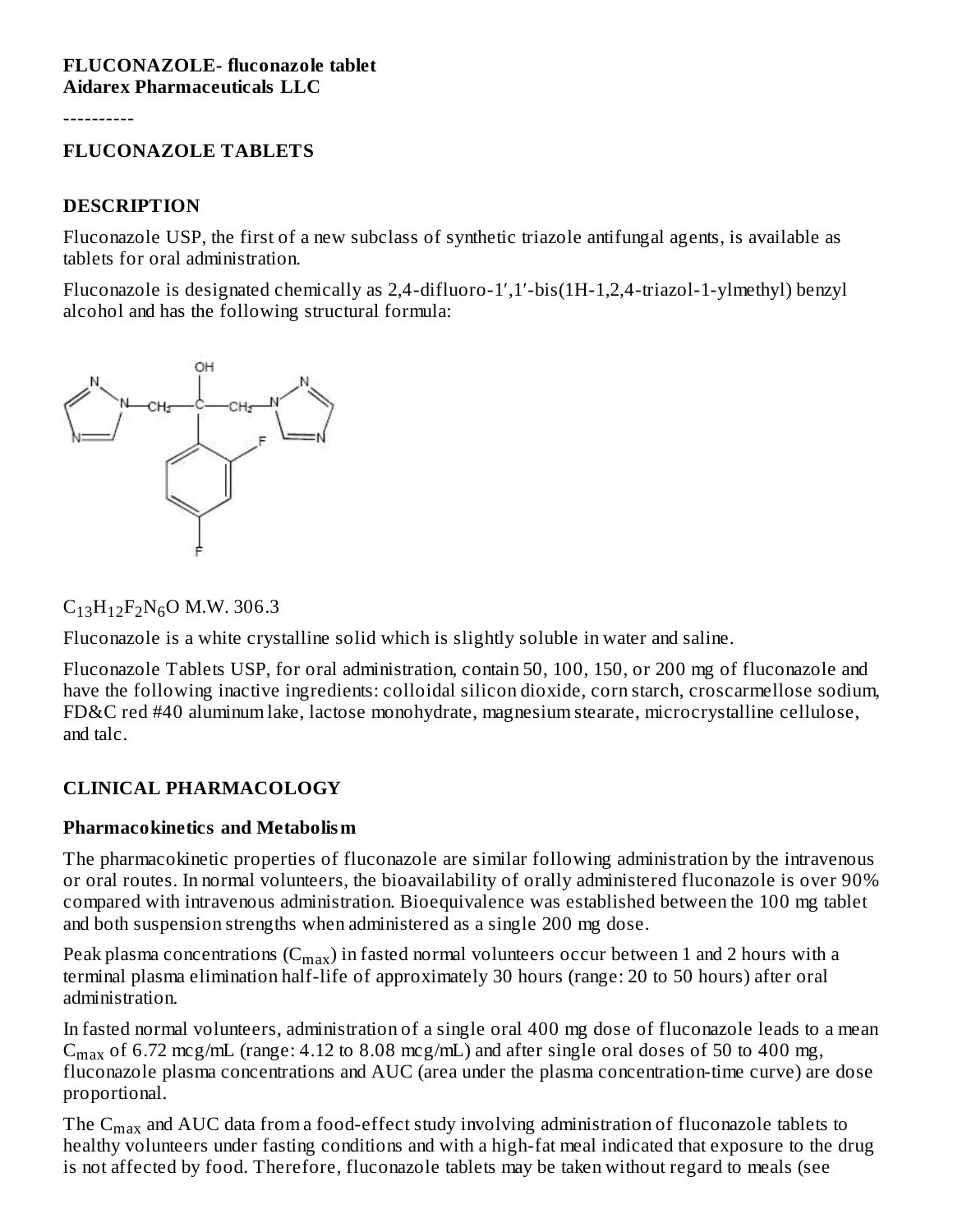#### **DOSAGE AND ADMINISTRATION**).

Administration of a single oral 150 mg tablet of fluconazole to ten lactating women resulted in a mean  $C_{\text{max}}$  of 2.61 mcg/mL (range: 1.57 to 3.65 mcg/mL).

Steady-state concentrations are reached within 5 to 10 days following oral doses of 50 to 400 mg given once daily. Administration of a loading dose (on day 1) of twice the usual daily dose results in plasma concentrations close to steady-state by the second day. The apparent volume of distribution of fluconazole approximates that of total body water. Plasma protein binding is low (11 to 12%). Following either single- or multiple-oral doses for up to 14 days, fluconazole penetrates into all body fluids studied (see table below). In normal volunteers, saliva concentrations of fluconazole were equal to or slightly greater than plasma concentrations regardless of dose, route, or duration of dosing. In patients with bronchiectasis, sputum concentrations of fluconazole following a single 150 mg oral dose were equal to plasma concentrations at both 4 and 24 hours post dose. In patients with fungal meningitis, fluconazole concentrations in the CSF are approximately 80% of the corresponding plasma concentrations.

A single oral 150 mg dose of fluconazole administered to 27 patients penetrated into vaginal tissue, resulting in tissue:plasma ratios ranging from 0.94 to 1.14 over the first 48 hours following dosing.

A single oral 150 mg dose of fluconazole administered to 14 patients penetrated into vaginal fluid, resulting in fluid:plasma ratios ranging from 0.36 to 0.71 over the first 72 hours following dosing.

| <b>Tissue or Fluid</b>            | Ratio of Fluconazole Tissue (Fluid)/Plasma Concentration** |
|-----------------------------------|------------------------------------------------------------|
| Cerebrospinal fluid <sup>††</sup> | $0.5 \text{ to } 0.9$                                      |
| Saliva                            | 1                                                          |
| Sputum                            | 1                                                          |
| Blister fluid                     | 1                                                          |
| Urine                             | 10                                                         |
| Normal skin                       | 10                                                         |
| <b>Nails</b>                      | 1                                                          |
| Blister skin                      | $\mathcal{P}$                                              |
| Vaginal tissue                    | 1                                                          |
| Vaginal fluid                     | $0.4 \text{ to } 0.7$                                      |
|                                   |                                                            |

\* \*Relative to concurrent concentrations in plasma in subjects with normal renal function.

<sup>†</sup> <sup>†</sup>Independent of degree of meningeal inflammation.

In normal volunteers, fluconazole is cleared primarily by renal excretion, with approximately 80% of the administered dose appearing in the urine as unchanged drug. About 11% of the dose is excreted in the urine as metabolites.

The pharmacokinetics of fluconazole are markedly affected by reduction in renal function. There is an inverse relationship between the elimination half-life and creatinine clearance. The dose of fluconazole may need to be reduced in patients with impaired renal function (see **DOSAGE AND ADMINISTRATION**). A 3 hour hemodialysis session decreases plasma concentrations by approximately 50%.

In normal volunteers, fluconazole administration (doses ranging from 200 mg to 400 mg once daily for up to 14 days) was associated with small and inconsistent effects on testosterone concentrations, endogenous corticosteroid concentrations, and the ACTH-stimulated cortisol response.

#### **Pharmacokinetics in Children**

In children, the following pharmacokinetic data {Mean(%cv)} have been reported: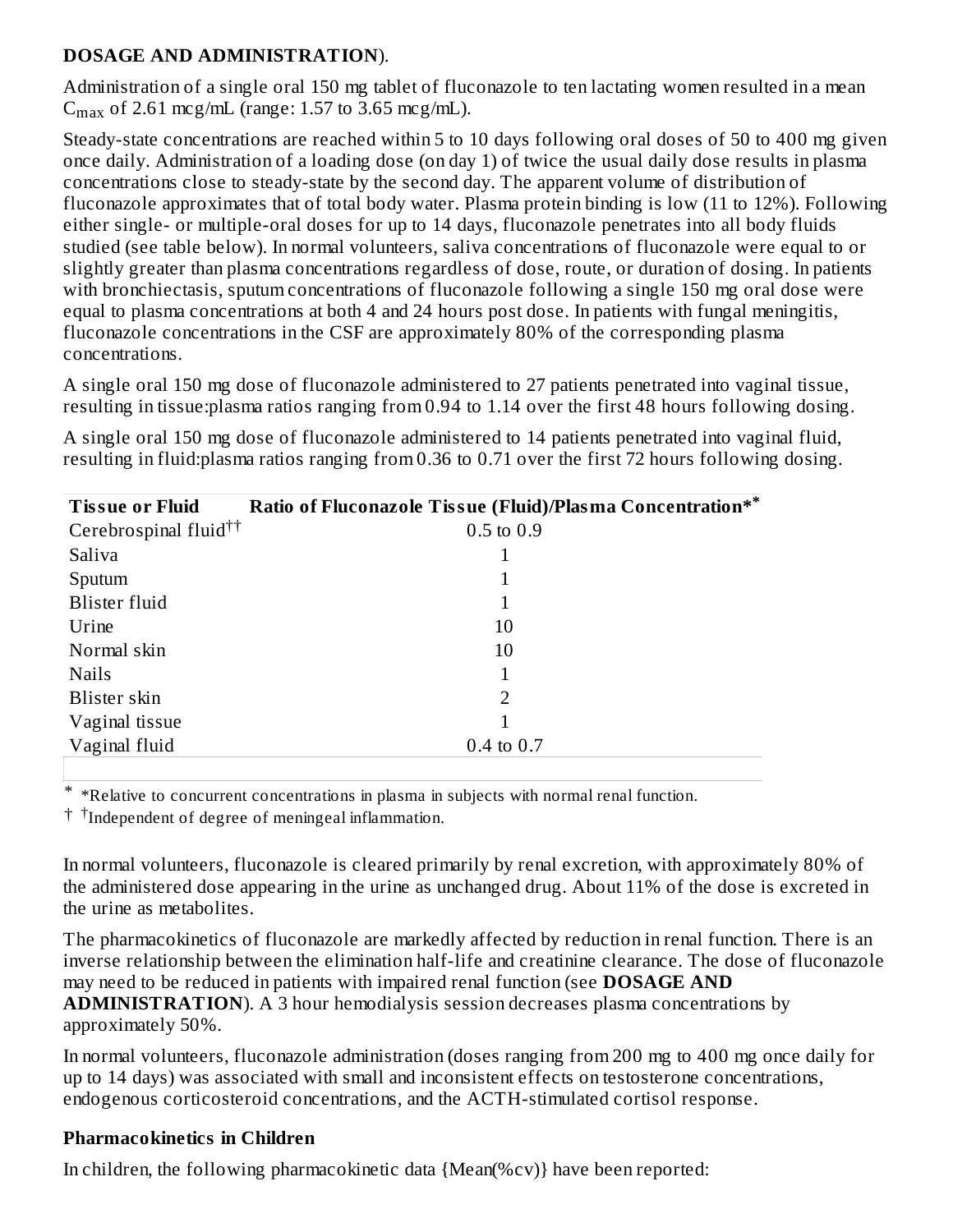| Age Studied    | Dose $(mg/kg)$ | Clearance               | Half-life | $C_{\text{max}}$  | Vdss $(L/kg)$                      |
|----------------|----------------|-------------------------|-----------|-------------------|------------------------------------|
|                |                | (mL/min/kg)             | (Hours)   | (mcg/mL)          |                                    |
| 9 Months to 13 | Single-Oral 2  | $0.4$ (38%) n = 14 25   |           | $2.9$ (22%) n = - |                                    |
| years          | mg/kg          |                         |           | 16                |                                    |
| 9 Months to 13 | Single-Oral 8  | $0.51(60\%)$ n =        | 19.5      | $9.8$ (20%) n = - |                                    |
| years          | mg/kg          | 15                      |           | 15                |                                    |
| 5 to 15 years  | Multiple IV 2  | $0.49(40\%)$ n = 17.4   |           |                   | 5.5 (25%) $n = 0.722$ (36%) $n =$  |
|                | mg/kg          | 4                       |           |                   |                                    |
| 5 to 15 years  | Multiple IV 4  | $0.59$ (64%) n = 5 15.2 |           |                   | 11.4 $(44\%)$ n 0.729 $(33\%)$ n = |
|                | mg/kg          |                         |           | $= 6$             |                                    |
| 5 to 15 years  | Multiple IV 8  | $0.66$ (31%) n = 7 17.6 |           |                   | $14.1(22\%)$ n $1.069(37\%)$ n =   |
|                | mg/kg          |                         |           | $= 8$             |                                    |

Clearance corrected for body weight was not affected by age in these studies. Mean body clearance in adults is reported to be 0.23 (17%) mL/min/kg.

In premature newborns (gestational age 26 to 29 weeks), the mean (%cv) clearance within 36 hours of birth was 0.18 (35%,  $n = 7$ ) mL/min/kg, which increased with time to a mean of 0.218 (31%,  $n = 9$ ) mL/min/kg six days later and 0.333 (56%,  $n = 4$ ) mL/min/kg 12 days later. Similarly, the half-life was 73.6 hours, which decreased with time to a mean of 53.2 hours six days later and 46.6 hours 12 days later.

#### **Pharmacokinetics in Elderly**

A pharmacokinetic study was conducted in 22 subjects, 65 years of age or older receiving a single 50 mg oral dose of fluconazole. Ten of these patients were concomitantly receiving diuretics. The  $\mathsf{C}_{\max}$ was 1.54 mcg/mL and occurred at 1.3 hours post dose. The mean AUC was  $76.4 \pm 20.3$  mcg·h/mL, and the mean terminal half-life was 46.2 hours. These pharmacokinetic parameter values are higher than analogous values reported for normal young male volunteers. Coadministration of diuretics did not significantly alter AUC or  $\mathsf{C}_{\max}$ . In addition, creatinine clearance (74 mL/min), the percent of drug recovered unchanged in urine (0 to 24 hr, 22%), and the fluconazole renal clearance estimates (0.124 mL/min/kg) for the elderly were generally lower than those of younger volunteers. Thus, the alteration of fluconazole disposition in the elderly appears to be related to reduced renal function characteristic of this group. A plot of each subject's terminal elimination half-life versus creatinine clearance compared with the predicted half-life – creatinine clearance curve derived from normal subjects and subjects with varying degrees of renal insufficiency indicated that 21 of 22 subjects fell within the 95% confidence limit of the predicted half-life – creatinine clearance curves. These results are consistent with the hypothesis that higher values for the pharmacokinetic parameters observed in the elderly subjects compared with normal young male volunteers are due to the decreased kidney function that is expected in the elderly.

### **Drug Interaction Studies**

### **Oral contraceptives**

Oral contraceptives were administered as a single dose both before and after the oral administration of fluconazole 50 mg once daily for 10 days in 10 healthy women. There was no significant difference in ethinyl estradiol or levonorgestrel AUC after the administration of 50 mg of fluconazole. The mean increase in ethinyl estradiol AUC was 6% (range: -47 to 108%) and levonorgestrel AUC increased 17% (range: -33 to 141%).

In a second study, twenty-five normal females received daily doses of both 200 mg fluconazole tablets or placebo for two, ten day periods. The treatment cycles were one month apart with all subjects receiving fluconazole during one cycle and placebo during the other. The order of study treatment was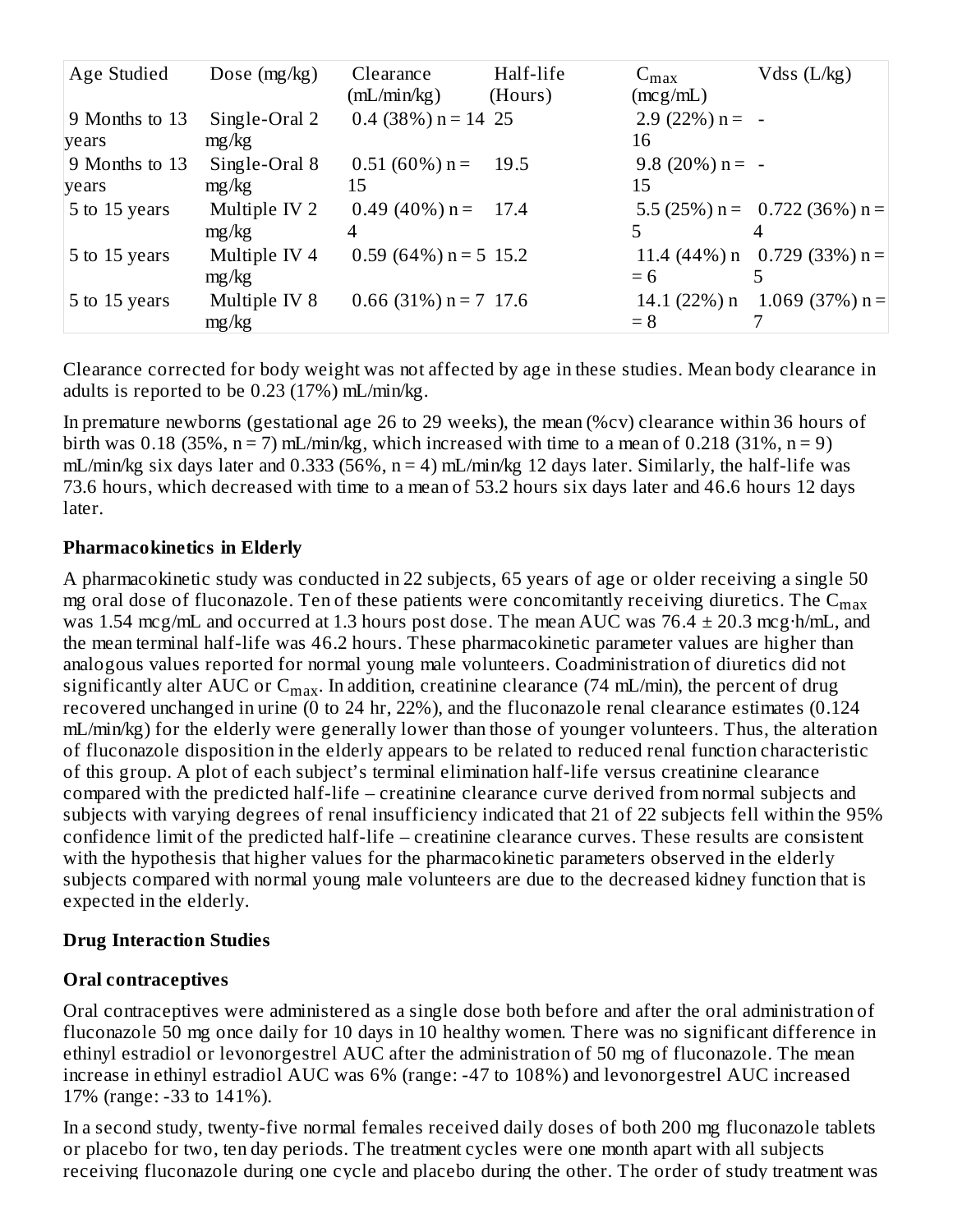random. Single doses of an oral contraceptive tablet containing levonorgestrel and ethinyl estradiol were administered on the final treatment day (day 10) of both cycles. Following administration of 200 mg of fluconazole, the mean percentage increase of AUC for levonorgestrel compared to placebo was 25% (range: -12 to 82%) and the mean percentage increase for ethinyl estradiol compared to placebo was 38% (range: -11 to 101%). Both of these increases were statistically significantly different from placebo.

A third study evaluated the potential interaction of once weekly dosing of fluconazole 300 mg to 21 normal females taking an oral contraceptive containing ethinyl estradiol and norethindrone. In this placebo-controlled, double-blind, randomized, two-way crossover study carried out over three cycles of oral contraceptive treatment, fluconazole dosing resulted in small increases in the mean AUCs of ethinyl estradiol and norethindrone compared to similar placebo dosing. The mean AUCs of ethinyl estradiol and norethindrone increased by 24% (95% C.I. range: 18 to 31%) and 13% (95% CI range: 8 to 18%), respectively, relative to placebo. Fluconazole treatment did not cause a decrease in the ethinyl estradiol AUC of any individual subject in this study compared to placebo dosing. The individual AUC values of norethindrone decreased very slightly (< 5%) in 3 of the 21 subjects after fluconazole treatment.

### **Cimetidine**

Fluconazole 100 mg was administered as a single oral dose alone and two hours after a single dose of cimetidine 400 mg to six healthy male volunteers. After the administration of cimetidine, there was a significant decrease in fluconazole  $\mathop{\rm AUC}\nolimits$  and  $\mathop{\rm C_{max}}\nolimits.$  There was a mean  $\pm$  SD decrease in fluconazole AUC of 13%  $\pm$  11% (range: -3.4 to -31%) and C<sub>max</sub> decreased 19%  $\pm$  14% (range: -5 to -40%). However, the administration of cimetidine 600 mg to 900 mg intravenously over a four hour period (from one hour before to 3 hours after a single oral dose of fluconazole 200 mg) did not affect the bioavailability or pharmacokinetics of fluconazole in 24 healthy male volunteers.

### **Antacid**

Administration of calcium carbonate and magnesium carbonate solution (20 mL) to 14 normal male volunteers immediately prior to a single dose of fluconazole 100 mg had no effect on the absorption or elimination of fluconazole.

### **Hydrochlorothiazide**

Concomitant oral administration of 100 mg fluconazole and 50 mg hydrochlorothiazide for 10 days in 13 normal volunteers resulted in a significant increase in fluconazole  $\rm AUC$  and  $\rm C_{max}$  compared to fluconazole given alone. There was a mean  $\pm$  SD increase in fluconazole AUC and  $\rm{C_{max}}$  of 45%  $\pm$  31% (range: 19 to 114%) and 43% ± 31% (range: 19 to 122%), respectively. These changes are attributed to a mean  $\pm$  SD reduction in renal clearance of 30%  $\pm$  12% (range: -10 to -50%).

# **Rifampin**

Administration of a single oral 200 mg dose of fluconazole after 15 days of rifampin administered as 600 mg daily in eight healthy male volunteers resulted in a significant decrease in fluconazole AUC and a significant increase in apparent oral clearance of fluconazole. There was a mean  $\pm$  SD reduction in fluconazole AUC of 23%  $\pm$  9% (range: -13 to -42%). Apparent oral clearance of fluconazole increased 32%  $\pm$  17% (range: 16 to 72%). Fluconazole half-life decreased from 33.4  $\pm$  4.4 hours to 26.8  $\pm$  3.9 hours (see **PRECAUTIONS**).

# **Warfarin**

There was a significant increase in prothrombin time response (area under the prothrombin time-time curve) following a single dose of warfarin (15 mg) administered to 13 normal male volunteers following oral fluconazole 200 mg administered daily for 14 days as compared to the administration of warfarin alone. There was a mean  $\pm$  SD increase in the prothrombin time response (area under the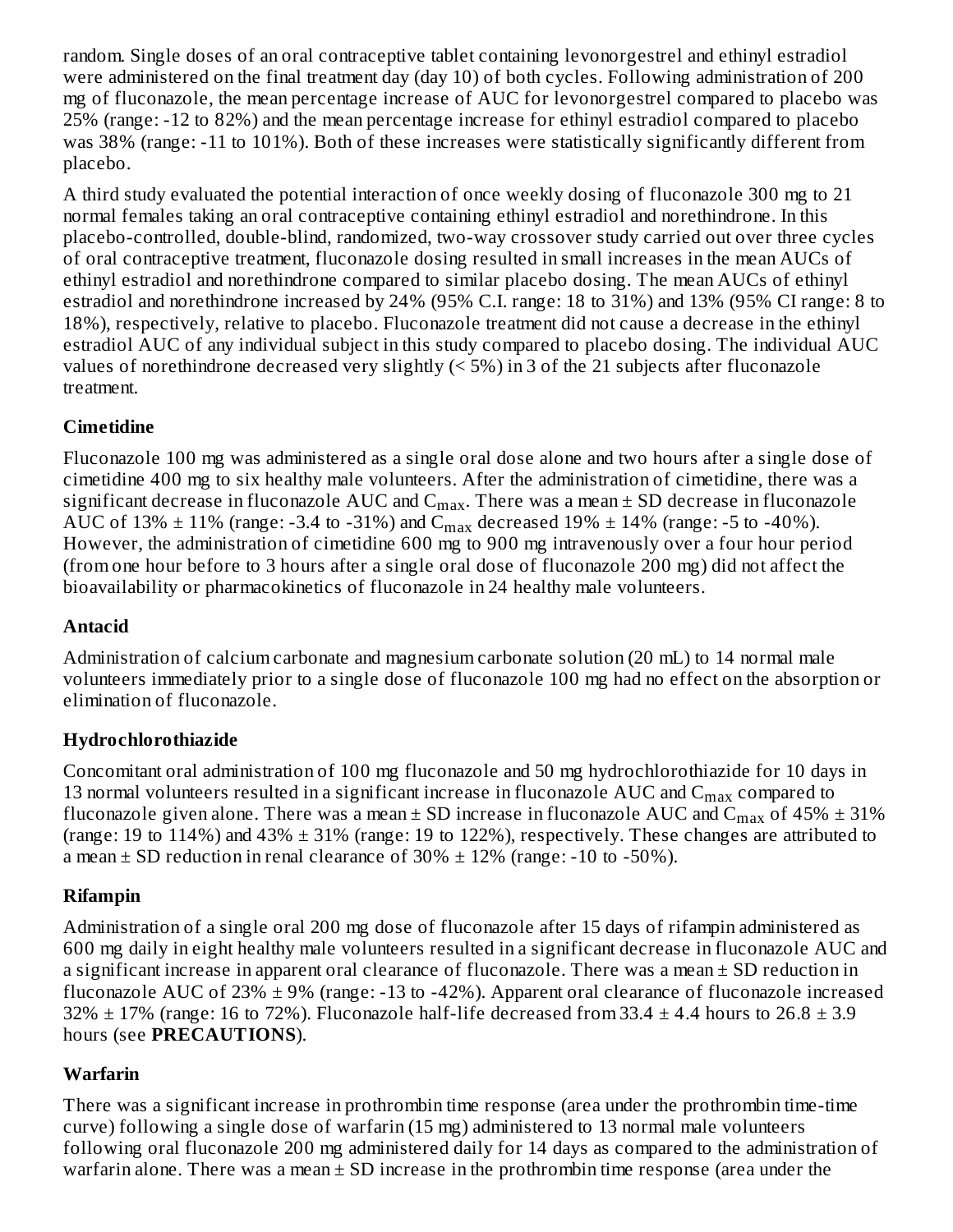prothrombin time-time curve) of 7% ± 4% (range: -2 to 13%) (see **PRECAUTIONS**). Mean is based on data from 12 subjects as one of 13 subjects experienced a 2 fold increase in his prothrombin time response.

# **Phenytoin**

Phenytoin AUC was determined after 4 days of phenytoin dosing (200 mg daily, orally for 3 days followed by 250 mg intravenously for one dose) both with and without the administration of fluconazole (oral fluconazole 200 mg daily for 16 days) in 10 normal male volunteers. There was a significant increase in phenytoin AUC. The mean  $\pm$  SD increase in phenytoin AUC was 88%  $\pm$  68% (range: 16 to 247%). The absolute magnitude of this interaction is unknown because of the intrinsically nonlinear disposition of phenytoin (see **PRECAUTIONS**).

# **Cyclosporine**

Cyclosporine AUC and  $\mathsf{C}_{\max}$  were determined before and after the administration of fluconazole 200 mg daily for 14 days in eight renal transplant patients who had been on cyclosporine therapy for at least 6 months and on a stable cyclosporine dose for at least 6 weeks. There was a significant increase in cyclosporine AUC,  $\mathsf{C_{max}}, \mathsf{C_{min}}$  (24 hour concentration), and a significant reduction in apparent oral clearance following the administration of fluconazole. The mean  $\pm$  SD increase in AUC was 92%  $\pm$ 43% (range: 18 to 147%). The  $\rm{C_{max}}$  increased 60%  $\pm$  48% (range: -5 to 133%). The  $\rm{C_{min}}$  increased 157%  $\pm$  96% (range: 33 to 360%). The apparent oral clearance decreased 45%  $\pm$  15% (range: -15 to -60%) (see **PRECAUTIONS**).

# **Zidovudine**

Plasma zidovudine concentrations were determined on two occasions (before and following fluconazole 200 mg daily for 15 days) in 13 volunteers with AIDS or ARC who were on a stable zidovudine dose for at least two weeks. There was a significant increase in zidovudine AUC following the administration of fluconazole. The mean  $\pm$  SD increase in AUC was 20%  $\pm$  32% (range: -27 to 104%). The metabolite, GZDV, to parent drug ratio significantly decreased after the administration of fluconazole, from  $7.6 \pm 3.6$  to  $5.7 \pm 2.2$ .

# **Theophylline**

The pharmacokinetics of theophylline were determined from a single intravenous dose of aminophylline (6 mg/kg) before and after the oral administration of fluconazole 200 mg daily for 14 days in 16 normal male volunteers. There were significant increases in theophylline  $\mathrm{AUC}, \mathrm{C_{max}}$ , and half-life with a corresponding decrease in clearance. The mean  $\pm$  SD theophylline AUC increased 21%  $\pm$  16% (range: -5 to 48%). The  $\rm{C_{max}}$  increased 13%  $\pm$  17% (range: -13 to 40%). Theophylline clearance decreased 16%  $\pm$  11% (range: -32 to 5%). The half-life of theophylline increased from 6.6  $\pm$  1.7 hours to 7.9  $\pm$  1.5 hours (see **PRECAUTIONS**).

# **Terfenadine**

Six healthy volunteers received terfenadine 60 mg BID for 15 days. Fluconazole 200 mg was administered daily from days 9 through 15. Fluconazole did not affect terfenadine plasma concentrations. Terfenadine acid metabolite AUC increased  $36\% \pm 36\%$  (range: 7 to 102%) from day 8 to day 15 with the concomitant administration of fluconazole. There was no change in cardiac repolarization as measured by Holter QTc intervals. Another study at a 400 mg and 800 mg daily dose of fluconazole demonstrated that fluconazole taken in doses of 400 mg per day or greater significantly increases plasma levels of terfenadine when taken concomitantly (see **CONTRAINDICATIONS** and **PRECAUTIONS**).

# **Oral Hypoglycemics**

The effects of fluconazole on the pharmacokinetics of the sulfonylurea oral hypoglycemic agents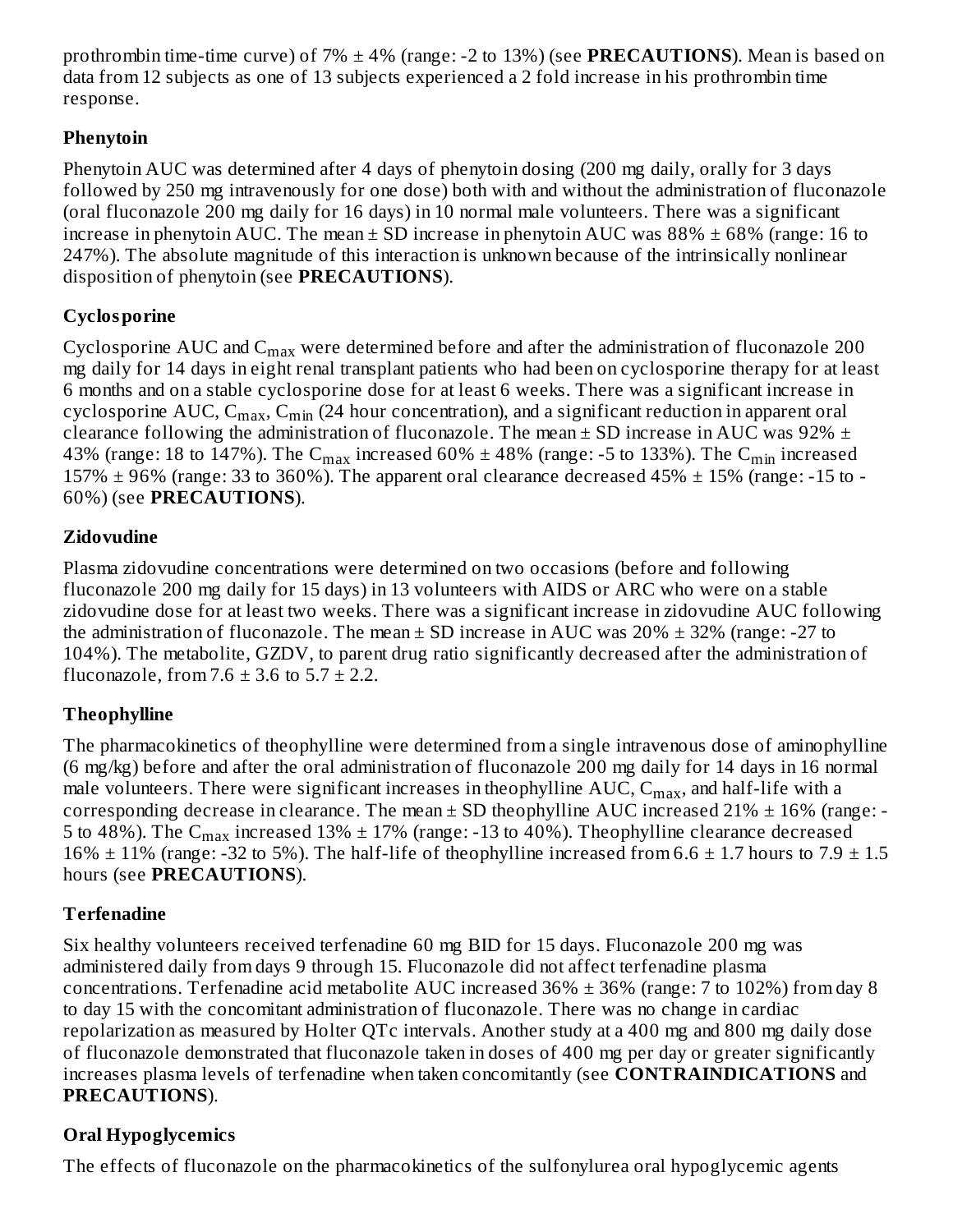tolbutamide, glipizide, and glyburide were evaluated in three placebo-controlled studies in normal volunteers. All subjects received the sulfonylurea alone as a single dose and again as a single dose following the administration of fluconazole 100 mg daily for 7 days. In these three studies, 22/46 (47.8%) of fluconazole-treated patients and 9/22 (40.1%) of placebo-treated patients experienced symptoms consistent with hypoglycemia (see **PRECAUTIONS**).

#### *Tolbutamide*

In 13 normal male volunteers, there was significant increase in tolbutamide (500 mg single dose) AUC and  $\rm C_{max}$  following the administration of fluconazole. There was a mean  $\pm$  SD increase in tolbutamide AUC of 26%  $\pm$  9% (range: 12 to 39%). Tolbutamide  $\rm{C_{max}}$  increased 11%  $\pm$  9% (range: -6 to 27%) (see **PRECAUTIONS**).

#### *Glipizide*

The AUC and  $\rm{C_{max}}$  of glipizide (2.5 mg single dose) were significantly increased following the administration of fluconazole in 13 normal male volunteers. There was a mean ± SD increase in AUC of 49%  $\pm$  13% (range: 27 to 73%) and an increase in C $_{\rm max}$  of 19%  $\pm$  23% (range: -11 to 79%) (see **PRECAUTIONS**).

#### *Glyburide*

The AUC and  $\rm{C_{max}}$  of glyburide (5 mg single dose) were significantly increased following the administration of fluconazole in 20 normal male volunteers. There was a mean  $\pm$  SD increase in AUC of 44%  $\pm$  29% (range: -13 to 115%) and C $_{\rm max}$  increased 19%  $\pm$  19% (range: -23 to 62%). Five subjects required oral glucose following the ingestion of glyburide after 7 days of fluconazole administration (see **PRECAUTIONS**).

#### **Rifabutin**

There have been published reports that an interaction exists when fluconazole is administered concomitantly with rifabutin, leading to increased serum levels of rifabutin (see **PRECAUTIONS**).

### **Tacrolimus**

There have been published reports that an interaction exists when fluconazole is administered concomitantly with tacrolimus, leading to increased serum levels of tacrolimus (see **PRECAUTIONS**).

### **Cisapride**

A placebo-controlled, randomized, multiple-dose study examined the potential interaction of fluconazole with cisapride. Two groups of 10 normal subjects were administered fluconazole 200 mg daily or placebo. Cisapride 20 mg four times daily was started after 7 days of fluconazole or placebo dosing. Following a single dose of fluconazole, there was a 101% increase in the cisapride AUC and a 91% increase in the cisapride  $\rm C_{max}.$  Following multiple doses of fluconazole, there was a 192% increase in the cisapride  $\rm AUC$  and a 154% increase in the cisapride  $\rm C_{max}.$  Fluconazole significantly increased the QTc interval in subjects receiving cisapride 20 mg four times daily for 5 days (see **CONTRAINDICATIONS** and **PRECAUTIONS**).

#### **Midazolam**

The effect of fluconazole on the pharmacokinetics and pharmacodynamics of midazolam was examined in a randomized, crossover study in 12 volunteers. In the study, subjects ingested placebo or 400 mg fluconazole on Day 1 followed by 200 mg daily from Day 2 to Day 6. In addition, a 7.5 mg dose of midazolam was orally ingested on the first day, 0.05 mg/kg was administered intravenously on the fourth day, and 7.5 mg orally on the sixth day. Fluconazole reduced the clearance of IV midazolam by 51%. On the first day of dosing, fluconazole increased the midazolam  $\rm AUC$  and  $\rm C_{max}$  by 259% and 150%, respectively. On the sixth day of dosing, fluconazole increased the midazolam AUC and  $\rm C_{max}$  by 259% and 74%, respectively. The psychomotor effects of midazolam were significantly increased after oral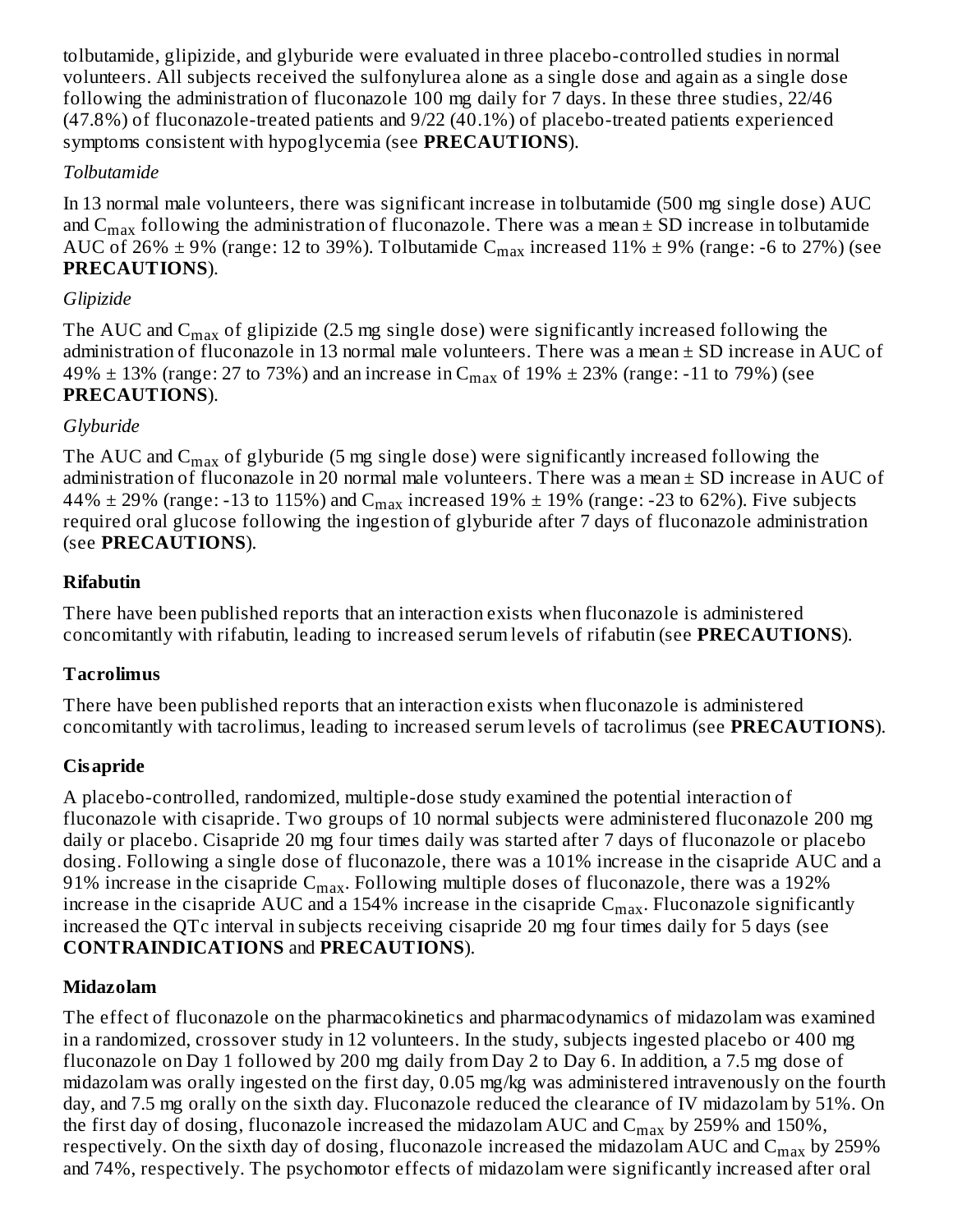administration of midazolam but not significantly affected following intravenous midazolam.

A second randomized, double-dummy, placebo-controlled, crossover study in three phases was performed to determine the effect of route of administration of fluconazole on the interaction between fluconazole and midazolam. In each phase the subjects were given oral fluconazole 400 mg and intravenous saline; oral placebo and intravenous fluconazole 400 mg; and oral placebo and IV saline. An oral dose of 7.5 mg of midazolam was ingested after fluconazole/placebo. The AUC and  $\rm{C_{max}}$  of midazolam were significantly higher after oral than IV administration of fluconazole. Oral fluconazole increased the midazolam AUC and  $\rm C_{max}$  by 272% and 129%, respectively. IV fluconazole increased the midazolam AUC and  $\rm{C_{max}}$  by 244% and 79%, respectively. Both oral and IV fluconazole increased the pharmacodynamic effects of midazolam (see **PRECAUTIONS**).

# **Azithromycin**

An open-label, randomized, three-way crossover study in 18 healthy subjects assessed the effect of a single 800 mg oral dose of fluconazole on the pharmacokinetics of a single 1200 mg oral dose of azithromycin as well as the effects of azithromycin on the pharmacokinetics of fluconazole. There was no significant pharmacokinetic interaction between fluconazole and azithromycin.

# **Voriconazole**

Voriconazole is a substrate for both CYP2C9 and CYP3A4 isoenzymes. Concurrent administration of oral voriconazole (400 mg Q12h for 1 day, then 200 mg Q12h for 2.5 days) and oral fluconazole (400 mg on day 1, then 200 mg Q24h for 4 days) to 6 healthy male subjects resulted in an increase in  $\mathsf{C}_{\max}$ and AUCτ of voriconazole by an average of 57% (90% CI: 20%, 107%) and 79% (90% CI: 40%, 128%), respectively. In a follow-on clinical study involving 8 healthy male subjects, reduced dosing and/or frequency of voriconazole and fluconazole did not eliminate or diminish this effect. Concomitant administration of voriconazole and fluconazole at any dose is not recommended. Close monitoring for adverse events related to voriconazole is recommended if voriconazole is used sequentially after fluconazole, especially within 24 h of the last dose of fluconazole (see **PRECAUTIONS**).

# **Microbiology**

# **Mechanism of Action**

Fluconazole is a highly selective inhibitor of fungal cytochrome P450 dependent enzyme lanosterol 14 α-demethylase. This enzyme functions to convert lanosterol to ergosterol. The subsequent loss of normal sterols correlates with the accumulation of 14-α-methyl sterols in fungi and may be responsible for the fungistatic activity of fluconazole. Mammalian cell demethylation is much less sensitive to fluconazole inhibition.

# **Activity In Vitro and In Clinical Infections**

Fluconazole has been shown to be active against most strains of the following microorganisms **both** *in vitro* **and in clinical infections**.

*Candida albicans*

*Candida glabrata* (Many strains are intermediately susceptible) \*

*Candida parapsilosis*

*Candida tropicalis*

### *Cryptococcus neoformans*

 $^*$  In a majority of the studies, fluconazole MIC $_{90}$  values against C. glabrata were above the susceptible *breakpoint (≥ 16 mcg/mL). Resistance in Candida glabrata usually includes upregulation of CDR genes* resulting in resistance to multiple azoles. For an isolate where the MIC is categorized as intermediate (16 to *32 mcg/mL, see Table 1), the highest dose is recommended (see* **DOSAGE AND ADMINISTRATION***).*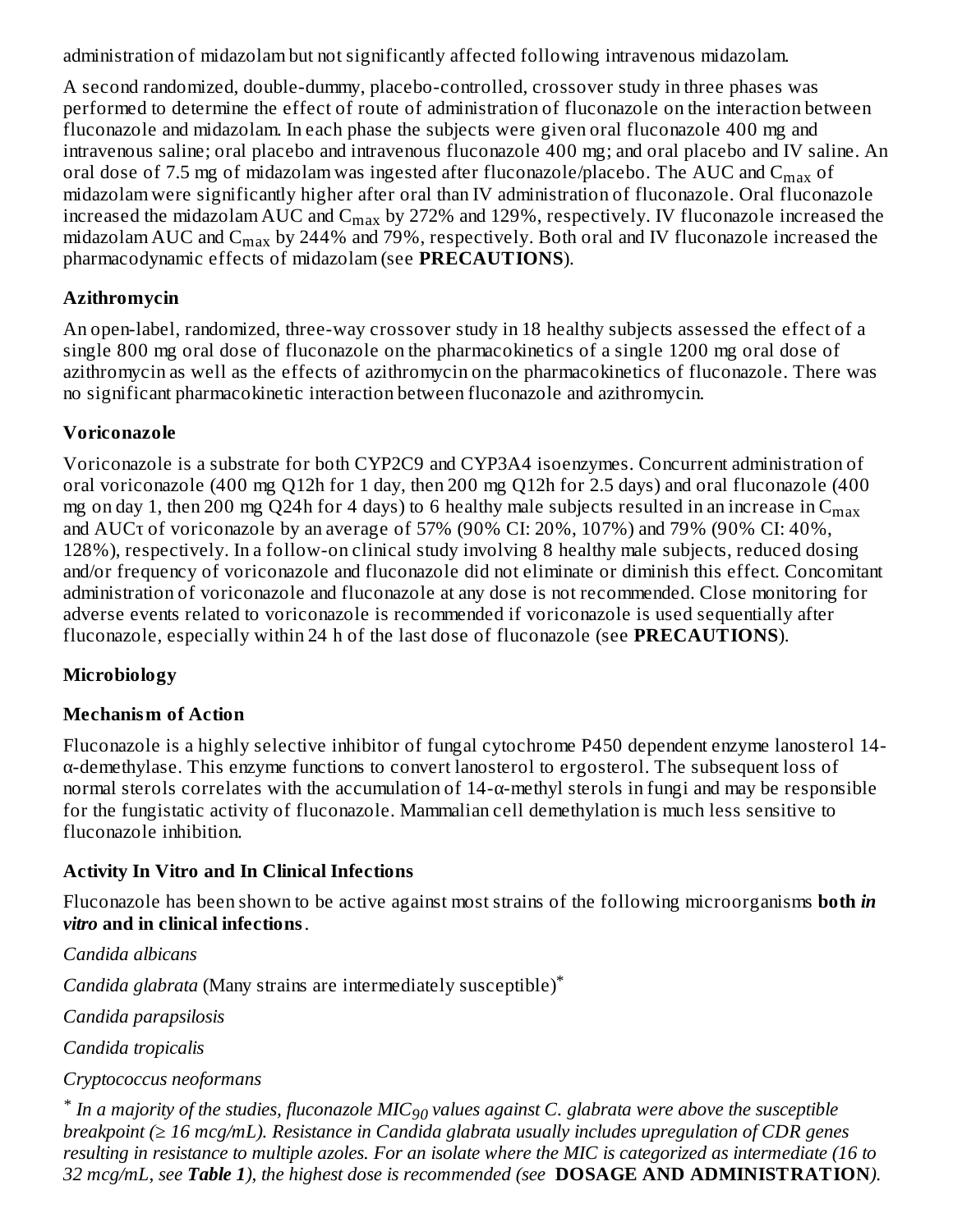#### *For resistant isolates, alternative therapy is recommended.*

#### The following *in vitro* data are available, **but their clinical significance is unknown.**

Fluconazole exhibits *in vitro* minimum inhibitory concentrations (MIC values) of 8 mcg/mL or less against most (≥ 90%) strains of the following microorganisms, however, the safety and effectiveness of fluconazole in treating clinical infections due to these microorganisms have not been established in adequate and well-controlled trials.

*Candida dubliniensis*

*Candida guilliermondii*

*Candida kefyr*

*Candida lusitaniae*

*Candida krusei* should be considered to be resistant to fluconazole. Resistance in *C. krusei* appears to be mediated by reduced sensitivity of the target enzyme to inhibition by the agent.

There have been reports of cases of superinfection with *Candida* species other than *C. albicans,* which are often inherently not susceptible to fluconazole (e.g., *Candida krusei*). Such cases may require alternative antifungal therapy.

# **Sus ceptibility Testing Methods**

# *Cryptococcus neoformans and filamentous fungi*

No interpretive criteria have been established for Cryptococcus neoformans and filamentous fungi.

### *Candida species*

Broth Dilution Techniques: Quantitative methods are used to determine antifungal minimum inhibitory concentrations (MICs). These MICs provide estimates of the susceptibility of *Candida* spp. to antifungal agents. MICs should be determined using a standardized procedure. Standardized procedures are based on a dilution method (broth)<sup>1</sup> with standardized inoculum concentrations of fluconazole powder. The MIC values should be interpreted according to the criteria provided in **Table 1**.

Diffusion Techniques: Qualitative methods that require measurement of zone diameters also provide reproducible estimates of the susceptibility of *Candida* spp. to an antifungal agent. One such standardized procedure<sup>2</sup> requires the use of standardized inoculum concentrations. This procedure uses paper disks impregnated with 25 mcg of fluconazole to test the susceptibility of yeasts to fluconazole. Disk diffusion interpretive criteria are also provided in **Table 1**.

### **Table 1: Sus ceptibility Interpretive Criteria for Fluconazole**

|                          | Broth Dilution at 48 hours |              |           | Disk Diffusion at 24 hours |              |           |
|--------------------------|----------------------------|--------------|-----------|----------------------------|--------------|-----------|
|                          | (MIC in $mcg/mL$ )         |              |           | (Zone Diameters in mm)     |              |           |
| Antifungal agent         | Susceptible                | Intermediate | Resistant | Susceptible                | Intermediate | Resistant |
|                          | (S)                        | ∕т∖**        | R)        | $5^{\circ}$                |              | (R)       |
| Fluconazole <sup>*</sup> | ≤ 8                        | 16 to 32     | $\geq 64$ | $\geq 19$                  | 15 to 18     | $\leq 14$ |

Isolates of *C. krusei* are assumed to be intrinsically resistant to fluconazole and their MICs and/or zone \* diameters should not be interpreted using this scale.

\*\* The intermediate category is sometimes called Susceptible-Dose Dependent (SDD) and both categories are equivalent for fluconazole.

The susceptible category implies that isolates are inhibited by the usually achievable concentrations of antifungal agent tested when the recommended dosage is used. The intermediate category implies that an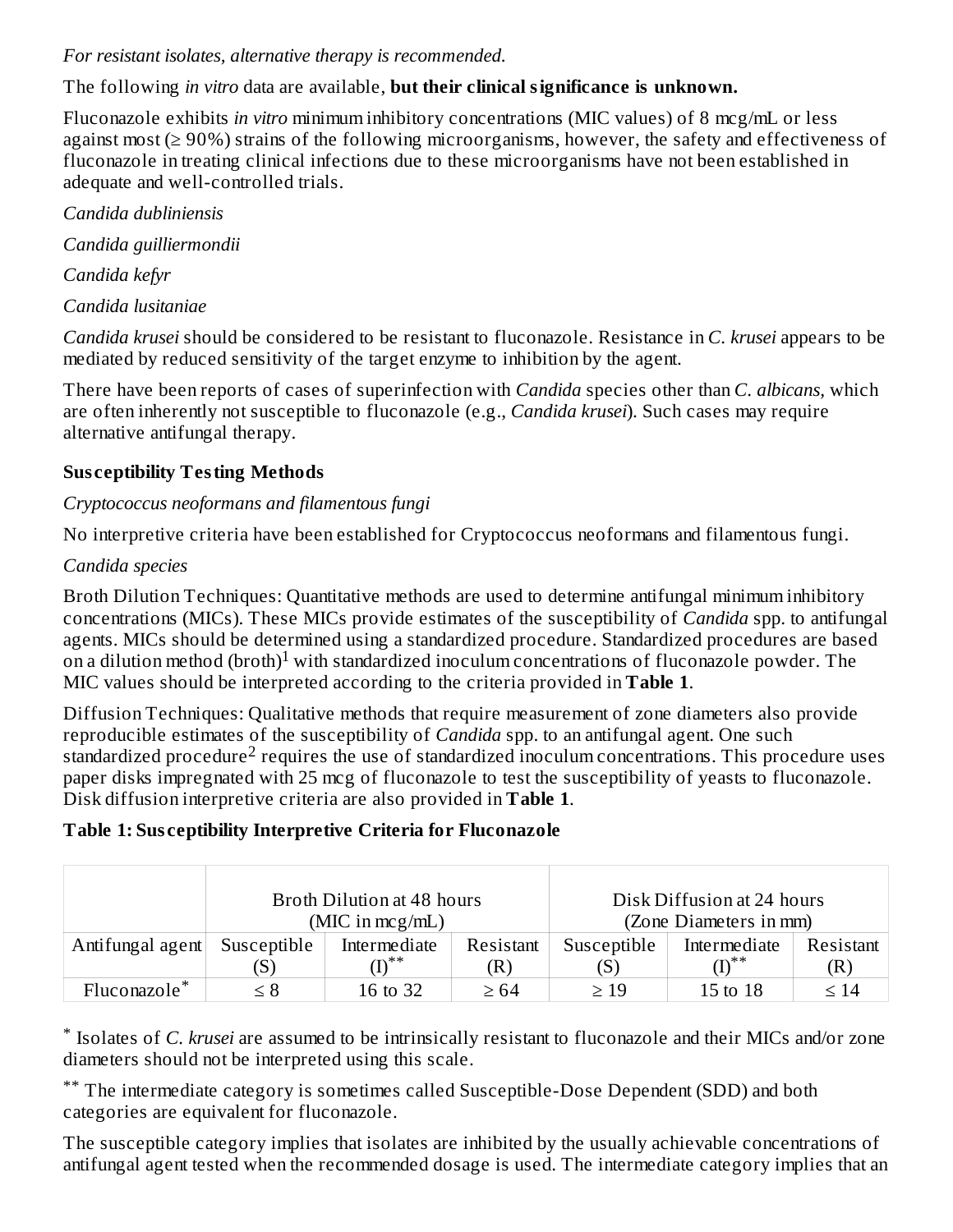infection due to the isolate may be appropriately treated in body sites where the drugs are physiologically concentrated or when a high dosage of drug is used. The resistant category implies that isolates are not inhibited by the usually achievable concentrations of the agent with normal dosage schedules and clinical efficacy of the agent against the isolate has not been reliably shown in treatment studies.

# **Quality Control**

Standardized susceptibility test procedures require the use of quality control organisms to control the technical aspects of the test procedures. Standardized fluconazole powder and 25 mcg disks should provide the following range of values noted in **Table 2**. NOTE: Quality control microorganisms are specific strains of organisms with intrinsic biological properties relating to resistance mechanisms and their genetic expression within fungi; the specific strains used for microbiological control are not clinically significant.

#### **Table 2: Acceptable Quality Control Ranges for Fluconazole to be Us ed in Validation of Sus ceptibility Test Results**

| QC Strain                   |                                 |                                 |                                       |
|-----------------------------|---------------------------------|---------------------------------|---------------------------------------|
|                             | Macrodilution                   | Microdilution                   | Disk Diffusion                        |
|                             | (MIC in mcg/mL)<br>$@$ 48 hours | (MIC in mcg/mL)<br>$@$ 48 hours | (Zone Diameter in mm)<br>$@$ 24 hours |
|                             |                                 |                                 |                                       |
| Candida parapsilosis ATCC   | $2$ to $8$                      | 1 to 4                          | 22 to 33                              |
| 22019                       |                                 |                                 |                                       |
| Candida krusei ATCC 6258    | 16 to 64                        | 16 to 128                       | $\ast$                                |
| Candida albicans ATCC       | $\ast$                          |                                 | 28 to 39                              |
| 90028                       |                                 |                                 |                                       |
| Candida tropicalis ATCC 750 | $\ast$                          | ∗                               | 26 to 37                              |

---\* Quality control ranges have not been established for this strain/antifungal agent combination due to their extensive interlaboratory variation during initial quality control studies.

# **Activity In Vivo**

Fungistatic activity has also been demonstrated in normal and immunocompromised animal models for systemic and intracranial fungal infections due to *Cryptococcus neoformans* and for systemic infections due to *Candida albicans*.

In common with other azole antifungal agents, most fungi show a higher apparent sensitivity to fluconazole *in vivo* than *in vitro*. Fluconazole administered orally and/or intravenously was active in a variety of animal models of fungal infection using standard laboratory strains of fungi. Activity has been demonstrated against fungal infections caused by *Aspergillus flavus* and *Aspergillus fumigatus* in normal mice. Fluconazole has also been shown to be active in animal models of endemic mycoses, including one model of *Blastomyces dermatitidis* pulmonary infections in normal mice; one model of *Coccidioides immitis* intracranial infections in normal mice; and several models of *Histoplasma capsulatum* pulmonary infection in normal and immunosuppressed mice. The clinical significance of results obtained in these studies is unknown.

Oral fluconazole has been shown to be active in an animal model of vaginal candidiasis.

Concurrent administration of fluconazole and amphotericin B in infected normal and immunosuppressed mice showed the following results: a small additive antifungal effect in systemic infection with *C. albicans,* no interaction in intracranial infection with *Cryptococcus neoformans,* and antagonism of the two drugs in systemic infection with *A. fumigatus*. The clinical significance of results obtained in these studies is unknown.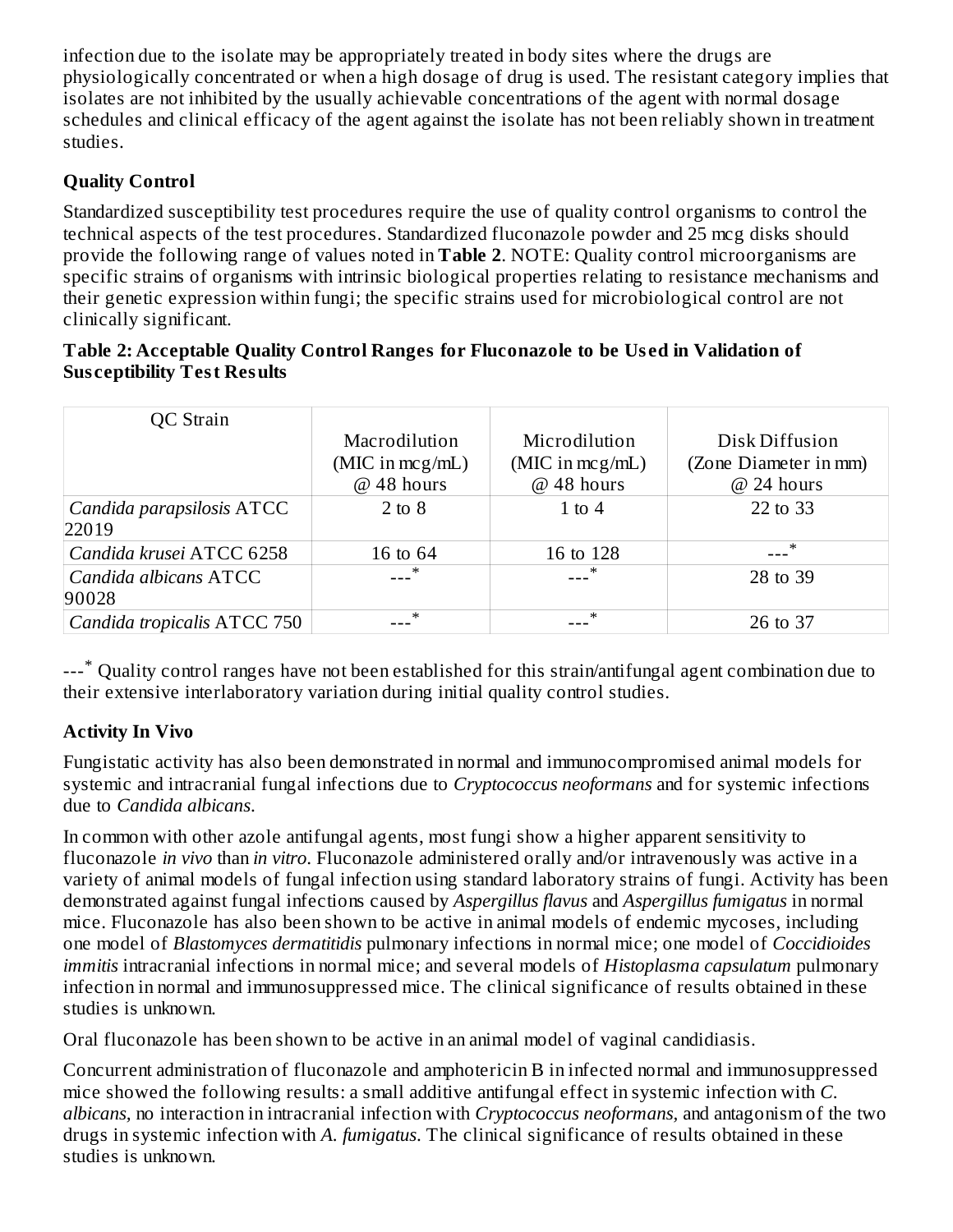### **Drug Resistance**

Fluconazole resistance may arise from a modification in the quality or quantity of the target enzyme (lanosterol  $14-\alpha$ -demethylase), reduced access to the drug target, or some combination of these mechanisms.

Point mutations in the gene (*ERG11*) encoding for the target enzyme lead to an altered target with decreased affinity for azoles. Overexpression of *ERG11* results in the production of high concentrations of the target enzyme, creating the need for higher intracellular drug concentrations to inhibit all of the enzyme molecules in the cell.

The second major mechanism of drug resistance involves active efflux of fluconazole out of the cell through the activation of two types of multidrug efflux transporters; the major facilitators (encoded by *MDR* genes) and those of the ATP-binding cassette superfamily (encoded by *CDR* genes). Upregulation of the *MDR* gene leads to fluconazole resistance, whereas, upregulation of *CDR* genes may lead to resistance to multiple azoles.

Resistance in *Candida glabrata* usually includes upregulation of CDR genes resulting in resistance to multiple azoles. For an isolate where the MIC is categorized as Intermediate (16 to 32 mcg/mL), the highest fluconazole dose is recommended.

*Candida krusei* should be considered to be resistant to fluconazole. Resistance in *C. krusei* appears to be mediated by reduced sensitivity of the target enzyme to inhibition by the agent.

There have been reports of cases of superinfection with *Candida* species other than *C. albicans,* which are often inherently not susceptible to fluconazole (e.g., *Candida krusei*). Such cases may require alternative antifungal therapy.

# **INDICATIONS AND USAGE**

Fluconazole Tablets USP are indicated for the treatment of:

- Vaginal candidiasis (vaginal yeast infections due to *Candida*).
- Oropharyngeal and esophageal candidiasis. In open noncomparative studies of relatively small numbers of patients, fluconazole was also effective for the treatment of *Candida* urinary tract infections, peritonitis, and systemic *Candida* infections including candidemia, disseminated candidiasis, and pneumonia.
- Cryptococcal meningitis. Before prescribing fluconazole for AIDS patients with cryptococcal meningitis, please see **CLINICAL STUDIES** section. Studies comparing fluconazole to amphotericin B in non-HIV infected patients have not been conduct

### **Prophylaxis**

Fluconazole Tablets USP are also indicated to decrease the incidence of candidiasis in patients undergoing bone marrow transplantation who receive cytotoxic chemotherapy and/or radiation therapy.

Specimens for fungal culture and other relevant laboratory studies (serology, histopathology) should be obtained prior to therapy to isolate and identify causative organisms. Therapy may be instituted before the results of the cultures and other laboratory studies are known; however, once these results become available, anti-infective therapy should be adjusted accordingly.

# **CLINICAL STUDIES**

### **Cryptococcal Meningitis**

In a multicenter study comparing fluconazole (200 mg/day) to amphotericin B (0.3 mg/kg/day) for treatment of cryptococcal meningitis in patients with AIDS, a multivariate analysis revealed three pretreatment factors that predicted death during the course of therapy: abnormal mental status, cerebrospinal fluid cryptococcal antigen titer greater than 1:1024, and cerebrospinal fluid white blood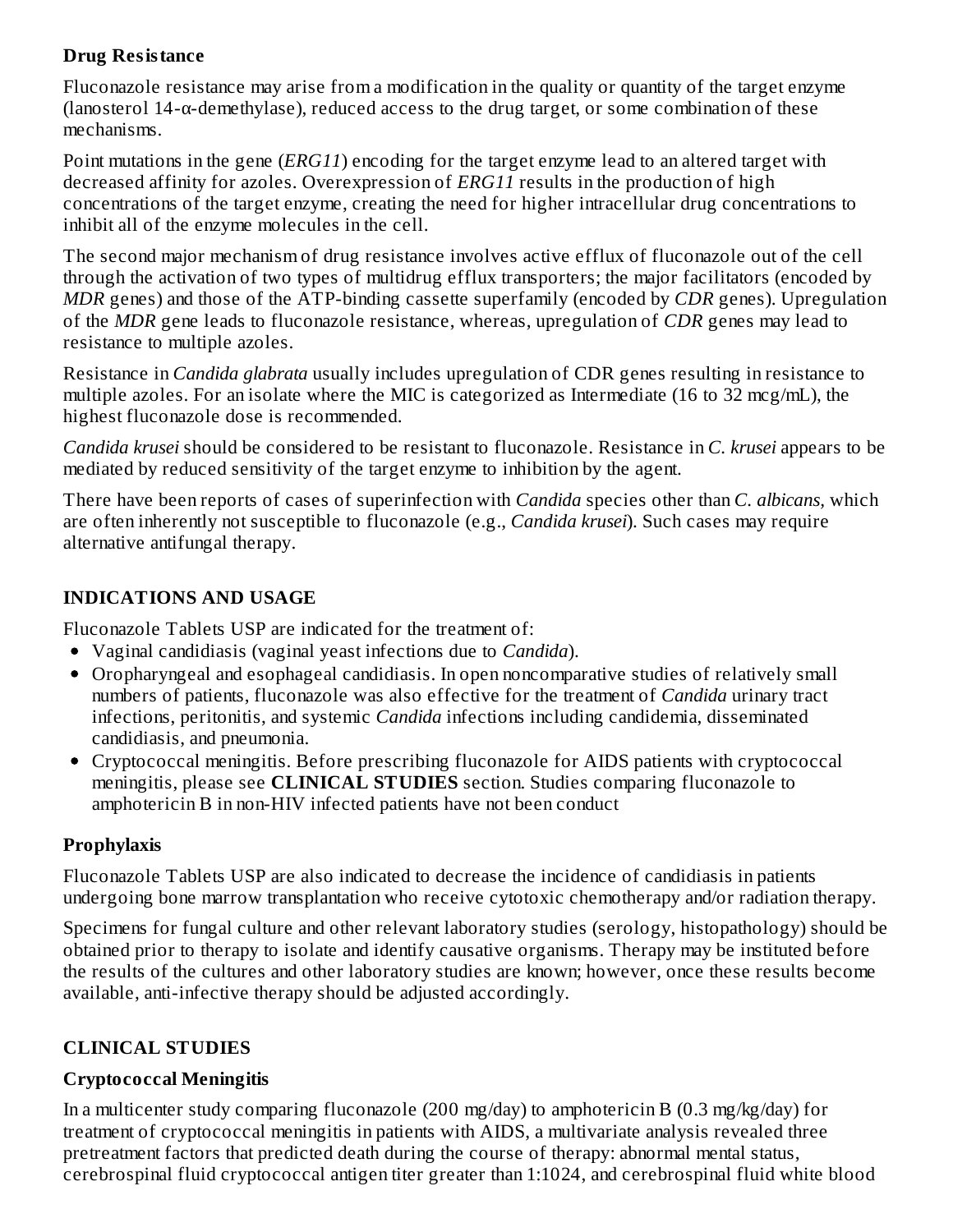cell count of less than 20 cells/mm<sup>3</sup>. Mortality among high risk patients was 33% and 40% for amphotericin B and fluconazole patients, respectively ( $p = 0.58$ ), with overall deaths 14% (9 of 63 subjects) and 18% (24 of 131 subjects) for the 2 arms of the study ( $p = 0.48$ ). Optimal doses and regimens for patients with acute cryptococcal meningitis and at high risk for treatment failure remain to be determined. (Saag, *et al.* N Engl J Med 1992; 326:83-9.)

#### **Vaginal Candidiasis**

Two adequate and well-controlled studies were conducted in the U.S. using the 150 mg tablet. In both, the results of the fluconazole regimen were comparable to the control regimen (clotrimazole or miconazole intravaginally for 7 days) both clinically and statistically at the one month post-treatment evaluation.

The therapeutic cure rate, defined as a complete resolution of signs and symptoms of vaginal candidiasis (clinical cure), along with a negative KOH examination and negative culture for *Candida* (microbiologic eradication), was 55% in both the fluconazole group and the vaginal products group.

| <b>Fluconazole PO Vaginal Product ghs</b> |                             |               |  |  |  |  |
|-------------------------------------------|-----------------------------|---------------|--|--|--|--|
|                                           | 150 mg tablet<br>$x$ 7 days |               |  |  |  |  |
| Enrolled                                  | 448                         | 422           |  |  |  |  |
| Evaluable at late follow-up               | 347 (77%)                   | 327 (77%)     |  |  |  |  |
| Clinical cure                             | 239/347 (69%)               | 235/327 (72%) |  |  |  |  |
| Mycologic erad.                           | 213/347 (61%)               | 196/327 (60%) |  |  |  |  |
| Therapeutic cure                          | 190/347 (55%)               | 179/327 (55%) |  |  |  |  |

Approximately three-fourths of the enrolled patients had acute vaginitis (< 4 episodes/12 months) and achieved 80% clinical cure, 67% mycologic eradication, and 59% therapeutic cure when treated with a 150 mg fluconazole tablet administered orally. These rates were comparable to control products. The remaining one-fourth of enrolled patients had recurrent vaginitis ( $\geq 4$  episodes/12 months) and achieved 57% clinical cure, 47% mycologic eradication, and 40% therapeutic cure. The numbers are too small to make meaningful clinical or statistical comparisons with vaginal products in the treatment of patients with recurrent vaginitis.

Substantially more gastrointestinal events were reported in the fluconazole group compared to the vaginal product group. Most of the events were mild to moderate. Because fluconazole was given as a single dose, no discontinuations occurred.

| Parameter               |           | <b>Fluconazole PO Vaginal Products</b> |
|-------------------------|-----------|----------------------------------------|
| Evaluable patients      | 448       | 422                                    |
| With any adverse event  | 141 (31%) | 112 (27%)                              |
| Nervous system          | 90 (20%)  | 69 (16%)                               |
| Gastrointestinal        | 73 (16%)  | 18 (4%)                                |
| With drug-related event | 117 (26%) | 67 (16%)                               |
| Nervous system          | 61 (14%)  | 29 (7%)                                |
| Headache                | 58 (13%)  | 28 (7%)                                |
| Gastrointestinal        | 68 (15%)  | 13 (3%)                                |
| Abdominal pain          | 25 (6%)   | 7(2%)                                  |
| Nausea                  | 30(7%)    | 3(1%)                                  |
| Diarrhea                | 12 (3%)   | $2 (< 1\%)$                            |
| Application site event  | $0(0\%)$  | 19 (5%)                                |
| Taste perversion        | 6(1%)     | $0(0\%)$                               |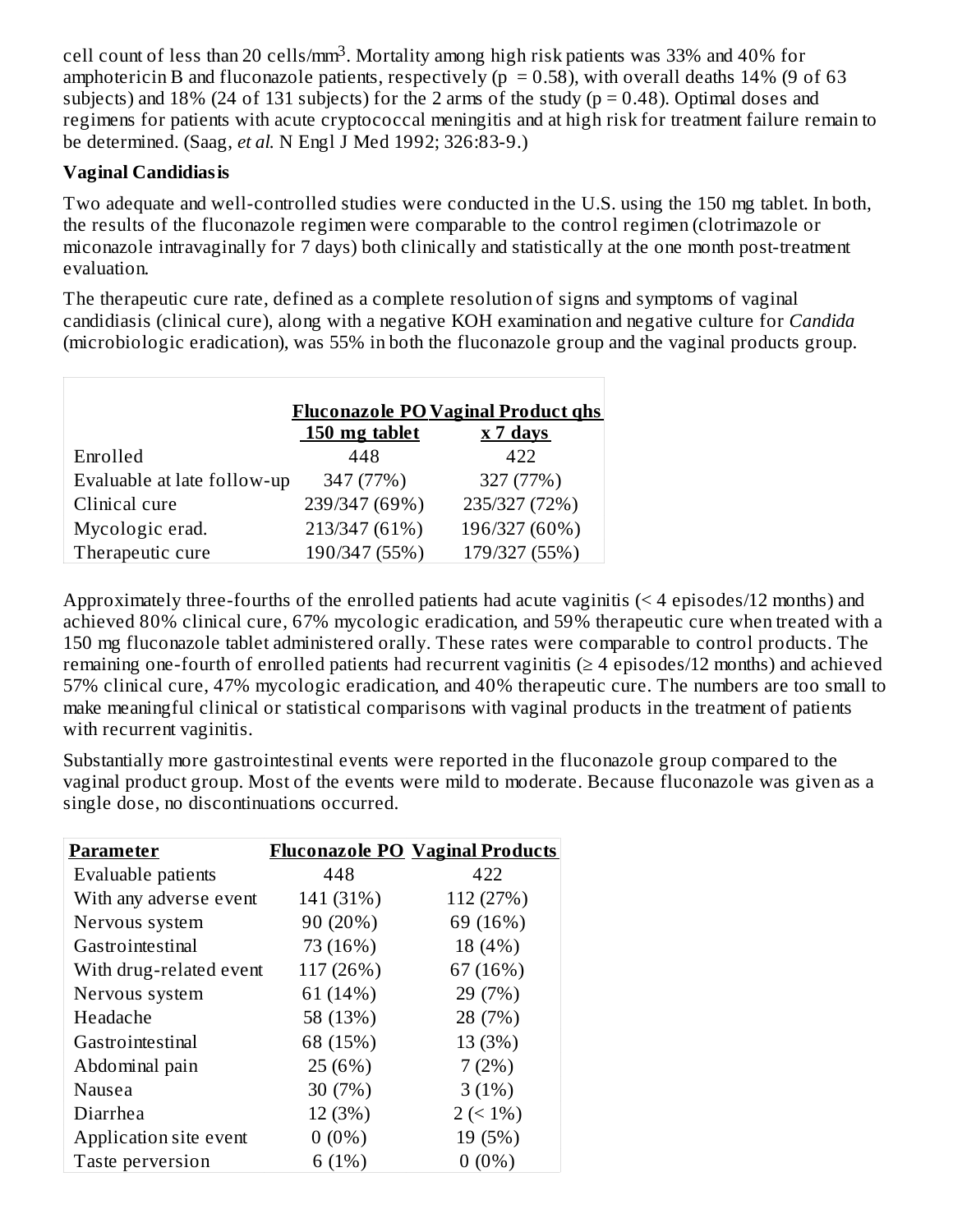#### **Pediatric Studies**

#### *Oropharyngeal Candidiasis*

An open-label, comparative study of the efficacy and safety of fluconazole (2 to 3 mg/kg/day) and oral nystatin (400,000 I.U. 4 times daily) in immunocompromised children with oropharyngeal candidiasis was conducted. Clinical and mycological response rates were higher in the children treated with fluconazole.

Clinical cure at the end of treatment was reported for 86% of fluconazole-treated patients compared to 46% of nystatin-treated patients. Mycologically, 76% of fluconazole-treated patients had the infecting organism eradicated compared to 11% for nystatin-treated patients.

|                                                | <b>Fluconazole</b> | <b>Nystatin</b>         |
|------------------------------------------------|--------------------|-------------------------|
| Enrolled                                       | 96                 | 90                      |
| Clinical cure                                  |                    | 76/88 (86%) 36/78 (46%) |
| Mycological eradication 55/72 (76%) 6/54 (11%) |                    |                         |
|                                                |                    |                         |

Subjects without follow-up cultures for any reason were considered nonevaluable for mycological \*response.

The proportion of patients with clinical relapse 2 weeks after the end of treatment was 14% for subjects receiving fluconazole and 16% for subjects receiving nystatin. At 4 weeks after the end of treatment, the percentages of patients with clinical relapse were 22% for fluconazole and 23% for nystatin.

#### **CONTRAINDICATIONS**

Fluconazole is contraindicated in patients who have shown hypersensitivity to fluconazole or to any of its excipients. There is no information regarding cross-hypersensitivity between fluconazole and other azole antifungal agents. Caution should be used in prescribing fluconazole to patients with hypersensitivity to other azoles. Coadministration of terfenadine is contraindicated in patients receiving fluconazole at multiple doses of 400 mg or higher based upon results of a multiple dose interaction study. Coadministration of other drugs known to prolong the QT interval and which are metabolized via the enzyme CYP3A4 such as cisapride, astemizole, pimozide, and quinidine are contraindicated in patients receiving fluconazole (see **CLINICAL PHARMACOLOGY, Drug Interaction Studies** and **PRECAUTIONS**).

#### **WARNINGS**

#### **(1) Hepatic Injury**

**Fluconazole should be administered with caution to patients with liver dysfunction. Fluconazole has been associated with rare cas es of s erious hepatic toxicity, including fatalities primarily in patients with s erious underlying medical conditions. In cas es of fluconazole-associated** hepatotoxicity, no obvious relationship to total daily dose, duration of therapy, sex, or age of the **patient has been obs erved. Fluconazole hepatotoxicity has usually, but not always, been reversible on dis continuation of therapy. Patients who develop abnormal liver function tests during fluconazole therapy should be monitored for the development of more s evere hepatic injury. Fluconazole should be dis continued if clinical signs and symptoms consistent with liver dis eas e develop that may be attributable to fluconazole.**

#### **(2) Anaphylaxis**

In rare cases, anaphylaxis has been reported.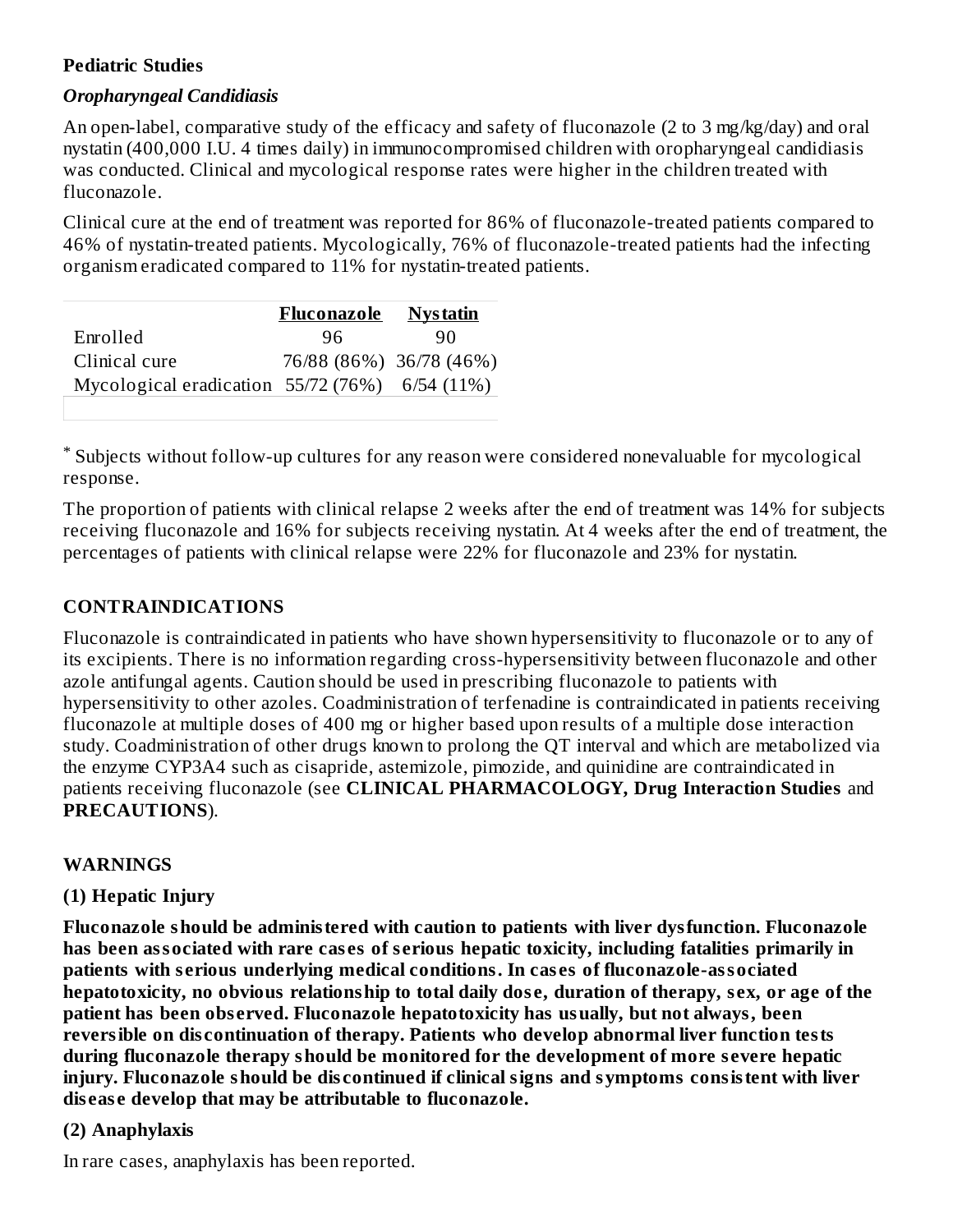# **(3) Dermatologic**

Patients have rarely developed exfoliative skin disorders during treatment with fluconazole. In patients with serious underlying diseases (predominantly AIDS and malignancy), these have rarely resulted in a fatal outcome. Patients who develop rashes during treatment with fluconazole should be monitored closely and the drug discontinued if lesions progress.

### **(4) Us e in Pregnancy**

There are no adequate and well-controlled studies of fluconazole in pregnant women. Available human data do not suggest an increased risk of congenital anomalies following a single maternal dose of 150 mg. A few published case reports describe a rare pattern of distinct congenital anomalies in infants exposed *in utero* to high dose maternal fluconazole (400 to 800 mg/day) during most or all of the first trimester. These reported anomalies are similar to those seen in animal studies. If this drug is used during pregnancy or if the patient becomes pregnant while taking the drug, the patient should be informed of the potential hazard to the fetus (see **PRECAUTIONS, Pregnancy**).

### **PRECAUTIONS**

### **General**

Some azoles, including fluconazole, have been associated with prolongation of the QT interval on the electrocardiogram. During postmarketing surveillance, there have been rare cases of QT prolongation and torsade de pointes in patients taking fluconazole. Most of these reports involved seriously ill patients with multiple confounding risk factors, such as structural heart disease, electrolyte abnormalities, and concomitant medications that may have been contributory.

Fluconazole should be administered with caution to patients with these potentially proarrhythmic conditions.

Concomitant use of fluconazole and erythromycin has the potential to increase the risk of cardiotoxicity (prolonged QT interval, torsade de pointes) and consequently sudden heart death. This combination should be avoided.

Fluconazole should be administered with caution to patients with renal dysfunction.

Fluconazole is a potent CYP2C9 inhibitor and a moderate CYP3A4 inhibitor. Fluconazole treated patients who are concomitantly treated with drugs with a narrow therapeutic window metabolized through CYP2C9 and CYP3A4 should be monitored.

When driving vehicles or operating machines, it should be taken into account that occasionally dizziness or seizures may occur.

### **Single Dos e**

The convenience and efficacy of the single dose oral tablet of fluconazole regimen for the treatment of vaginal yeast infections should be weighed against the acceptability of a higher incidence of drugrelated adverse events with fluconazole (26%) versus intravaginal agents (16%) in U.S. comparative clinical studies (see **ADVERSE REACTIONS** and **CLINICAL STUDIES**).

### **Drug Interactions**

(See **CLINICAL PHARMACOLOGY, Drug Interaction Studies** and **CONTRAINDICATIONS**.) Fluconazole is a potent inhibitor of cytochrome P450 (CYP) isoenzyme 2C9 and a moderate inhibitor of CYP3A4. In addition to the observed /documented interactions mentioned below, there is a risk of increased plasma concentration of other compounds metabolized by CYP2C9 and CYP3A4 coadministered with fluconazole. Therefore, caution should be exercised when using these combinations and the patients should be carefully monitored. The enzyme inhibiting effect of fluconazole persists 4 to 5 days after discontinuation of fluconazole treatment due to the long half-life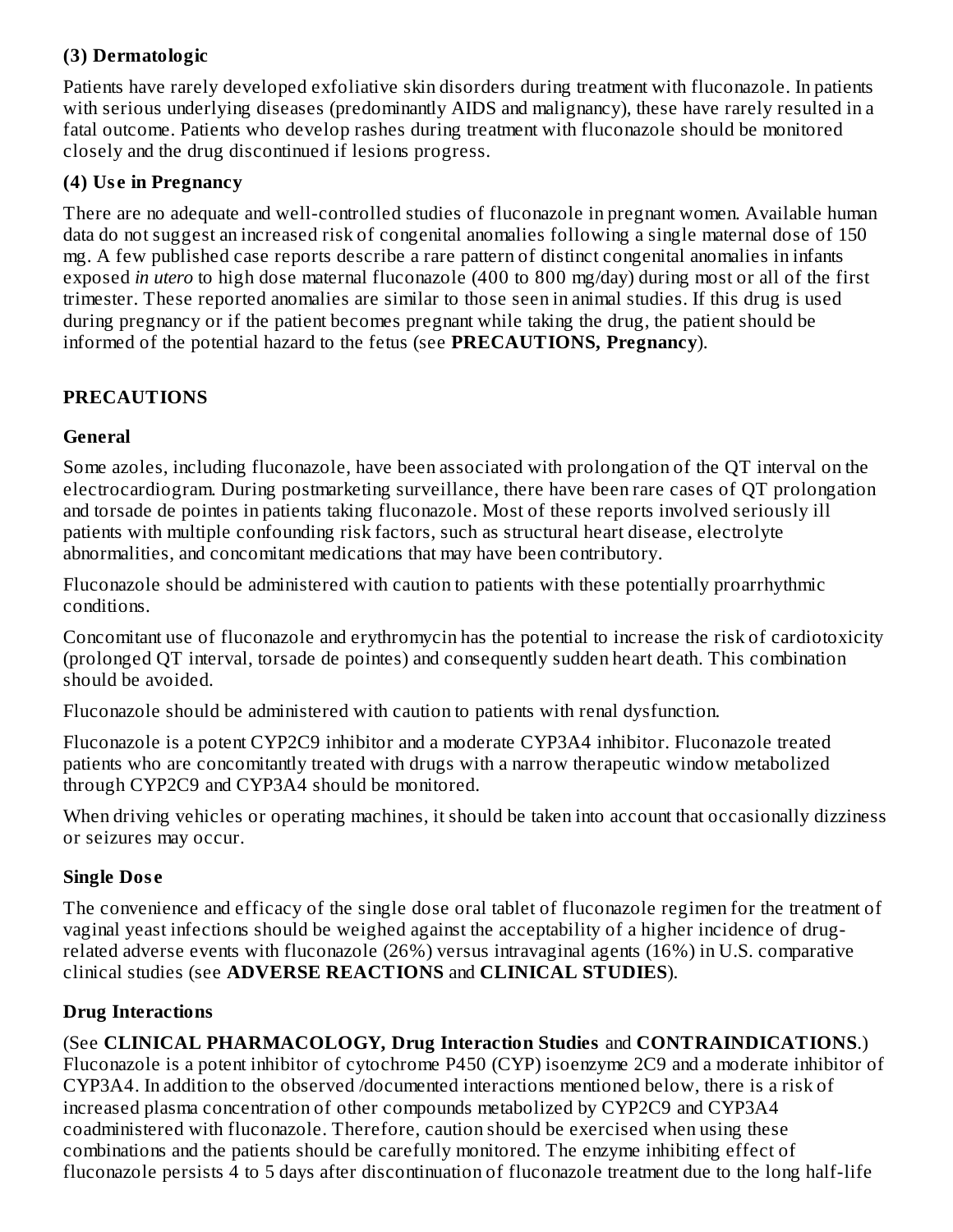of fluconazole. Clinically or potentially significant drug interactions between fluconazole and the following agents/classes have been observed. These are described in greater detail below:

Oral hypoglycemics

Coumarin-type anticoagulants

Phenytoin

Cyclosporine

Rifampin

Theophylline

Terfenadine

Cisapride

Astemizole

Rifabutin

Voriconazole

Tacrolimus

Short-acting benzodiazepines

Triazolam

Oral Contraceptives

Pimozide

Hydrochlorothiazide

Alfentanil

Amitriptyline, nortriptyline

Amphotericin B

Azithromycin

Carbamazepine

Calcium Channel Blockers

Celecoxib

Cyclophosphamide

Fentanyl

Halofantrine

HMG-CoA reductase inhibitors

Losartan

Methadone

Non-steroidal anti-inflammatory drugs

Prednisone

Saquinavir

Sirolimus

Vinca Alkaloids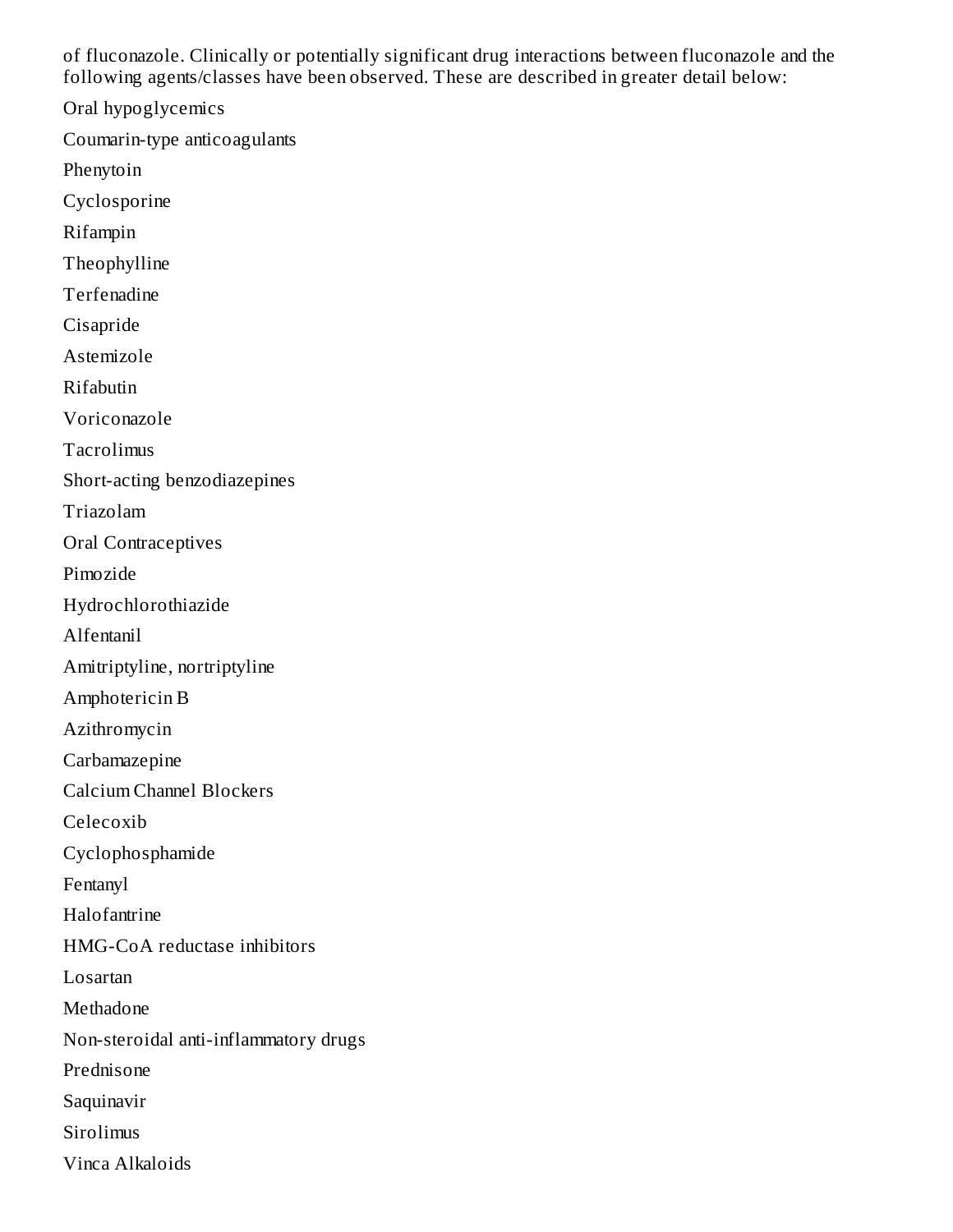Vitamin A

Zidovudine

### **Oral Hypoglycemics**

Clinically significant hypoglycemia may be precipitated by the use of fluconazole with oral hypoglycemic agents; one fatality has been reported from hypoglycemia in association with combined fluconazole and glyburide use. Fluconazole reduces the metabolism of tolbutamide, glyburide, and glipizide and increases the plasma concentration of these agents. When fluconazole is used concomitantly with these or other sulfonylurea oral hypoglycemic agents, blood glucose concentrations should be carefully monitored and the dose of the sulfonylurea should be adjusted as necessary (see **CLINICAL PHARMACOLOGY, Drug Interaction Studies**).

### **Coumarin-Type Anticoagulants**

Prothrombin time may be increased in patients receiving concomitant fluconazole and coumarin-type anticoagulants. In postmarketing experience, as with other azole antifungals, bleeding events (bruising, epistaxis, gastrointestinal bleeding, hematuria, and melena) have been reported in association with increases in prothrombin time in patients receiving fluconazole concurrently with warfarin. Careful monitoring of prothrombin time in patients receiving fluconazole and coumarin-type anticoagulants is recommended. Dose adjustment of warfarin may be necessary (see **CLINICAL PHARMACOLOGY, Drug Interaction Studies**).

#### **Phenytoin**

Fluconazole increases the plasma concentrations of phenytoin. Careful monitoring of phenytoin concentrations in patients receiving fluconazole and phenytoin is recommended (see **CLINICAL PHARMACOLOGY, Drug Interaction Studies**).

#### **Cyclosporine**

Fluconazole may significantly increase cyclosporine levels in renal transplant patients with or without renal impairment. Careful monitoring of cyclosporine concentrations and serum creatinine is recommended in patients receiving fluconazole and cyclosporine (see **CLINICAL PHARMACOLOGY, Drug Interaction Studies**).

### **Rifampin**

Rifampin enhances the metabolism of concurrently administered fluconazole. Depending on clinical circumstances, consideration should be given to increasing the dose of fluconazole when it is administered with rifampin (see **CLINICAL PHARMACOLOGY, Drug Interaction Studies**).

#### **Theophylline**

Fluconazole increases the serum concentrations of theophylline. Careful monitoring of serum theophylline concentrations in patients receiving fluconazole and theophylline is recommended (see **CLINICAL PHARMACOLOGY, Drug Interaction Studies**).

#### **Terfenadine**

Because of the occurrence of serious cardiac dysrhythmias secondary to prolongation of the QTc interval in patients receiving azole antifungals in conjunction with terfenadine, interaction studies have been performed. One study at a 200 mg daily dose of fluconazole failed to demonstrate a prolongation in QTc interval. Another study at a 400 mg and 800 mg daily dose of fluconazole demonstrated that fluconazole taken in doses of 400 mg per day or greater significantly increases plasma levels of terfenadine when taken concomitantly. The combined use of fluconazole at doses of 400 mg or greater with terfenadine is contraindicated (see **CONTRAINDICATIONS** and **CLINICAL**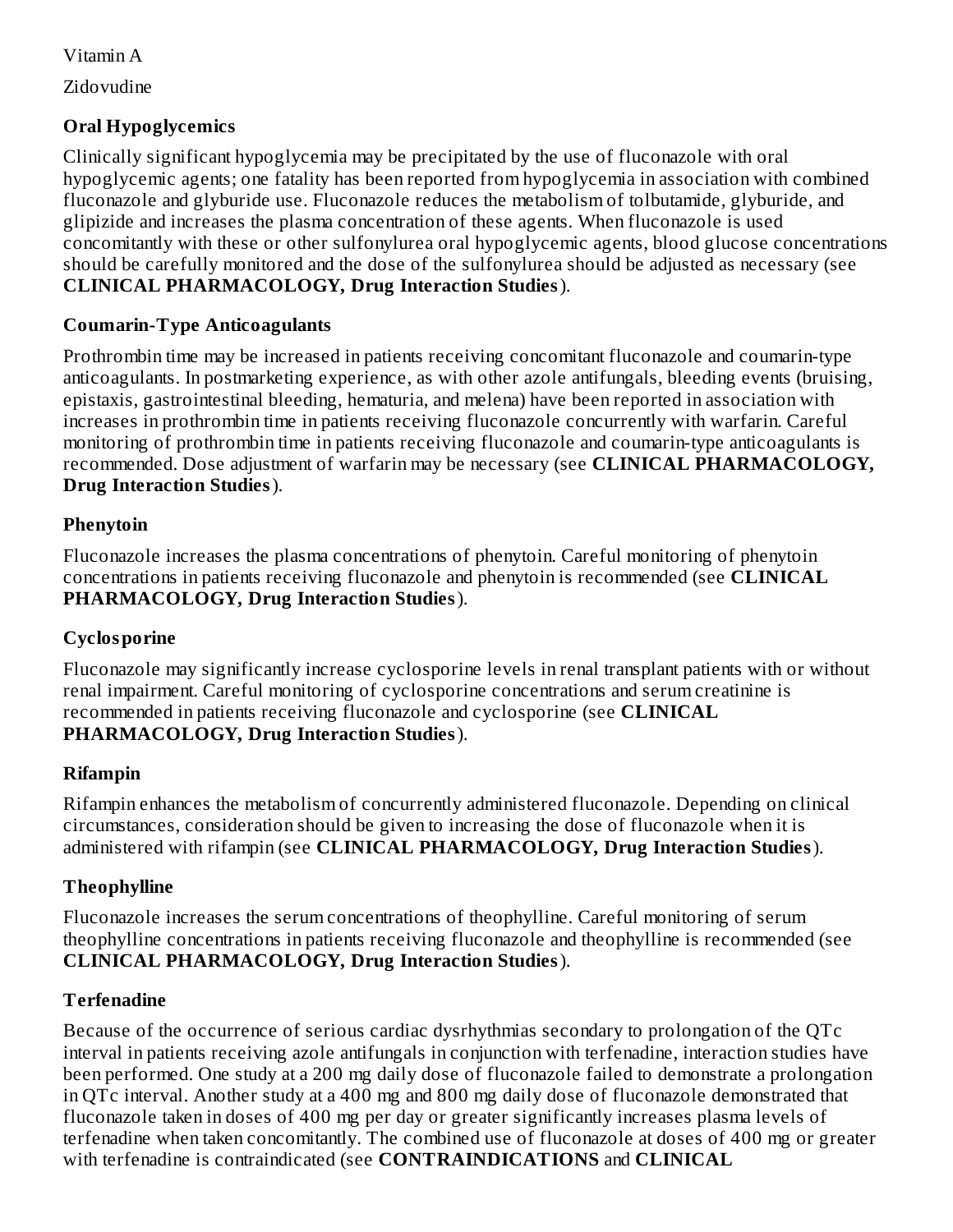**PHARMACOLOGY, Drug Interaction Studies**). The coadministration of fluconazole at doses lower than 400 mg/day with terfenadine should be carefully monitored.

# **Cisapride**

There have been reports of cardiac events, including torsade de pointes, in patients to whom fluconazole and cisapride were coadministered. A controlled study found that concomitant fluconazole 200 mg once daily and cisapride 20 mg four times a day yielded a significant increase in cisapride plasma levels and prolongation of QTc interval. The combined use of fluconazole with cisapride is contraindicated (see **CONTRAINDICATIONS** and **CLINICAL PHARMACOLOGY, Drug Interaction Studies**).

# **Astemizole**

Concomitant administration of fluconazole with astemizole may decrease the clearance of astemizole. Resulting increased plasma concentrations of astemizole can lead to QT prolongation and rare occurrences of torsade de pointes. Coadministration of fluconazole and astemizole is contraindicated.

# **Rifabutin**

There have been reports that an interaction exists when fluconazole is administered concomitantly with rifabutin, leading to increased serum levels of rifabutin up to 80%. There have been reports of uveitis in patients to whom fluconazole and rifabutin were coadministered. Patients receiving rifabutin and fluconazole concomitantly should be carefully monitored (see **CLINICAL PHARMACOLOGY, Drug Interaction Studies**).

# **Voriconazole**

Avoid concomitant administration of voriconazole and fluconazole. Monitoring for adverse events and toxicity related to voriconazole is recommended; especially, if voriconazole is started within 24 h after the last dose of fluconazole (see **CLINICAL PHARMACOLOGY, Drug Interaction Studies**).

### **Tacrolimus**

Fluconazole may increase the serum concentrations of orally administered tacrolimus up to 5 times due to inhibition of tacrolimus metabolism through CYP3A4 in the intestines. No significant pharmacokinetic changes have been observed when tacrolimus is given intravenously. Increased tacrolimus levels have been associated with nephrotoxicity. Dosage of orally administered tacrolimus should be decreased depending on tacrolimus concentration (see **CLINICAL PHARMACOLOGY, Drug Interaction Studies**).

### **Short-acting Benzodiazepines**

Following oral administration of midazolam, fluconazole resulted in substantial increases in midazolam concentrations and psychomotor effects. This effect on midazolam appears to be more pronounced following oral administration of fluconazole than with fluconazole administered intravenously. If shortacting benzodiazepines, which are metabolized by the cytochrome P450 system, are concomitantly administered with fluconazole, consideration should be given to decreasing the benzodiazepine dosage, and the patients should be appropriately monitored (see **CLINICAL PHARMACOLOGY, Drug Interaction Studies**).

Fluconazole increases the AUC of triazolam (single dose) by approximately 50%,  $\rm{C_{max}}$  by 20 to 32%, and increases t½ by 25 to 50% due to the inhibition of metabolism of triazolam. Dosage adjustments of triazolam may be necessary.

# **Oral Contraceptives**

Two pharmacokinetic studies with a combined oral contraceptive have been performed using multiple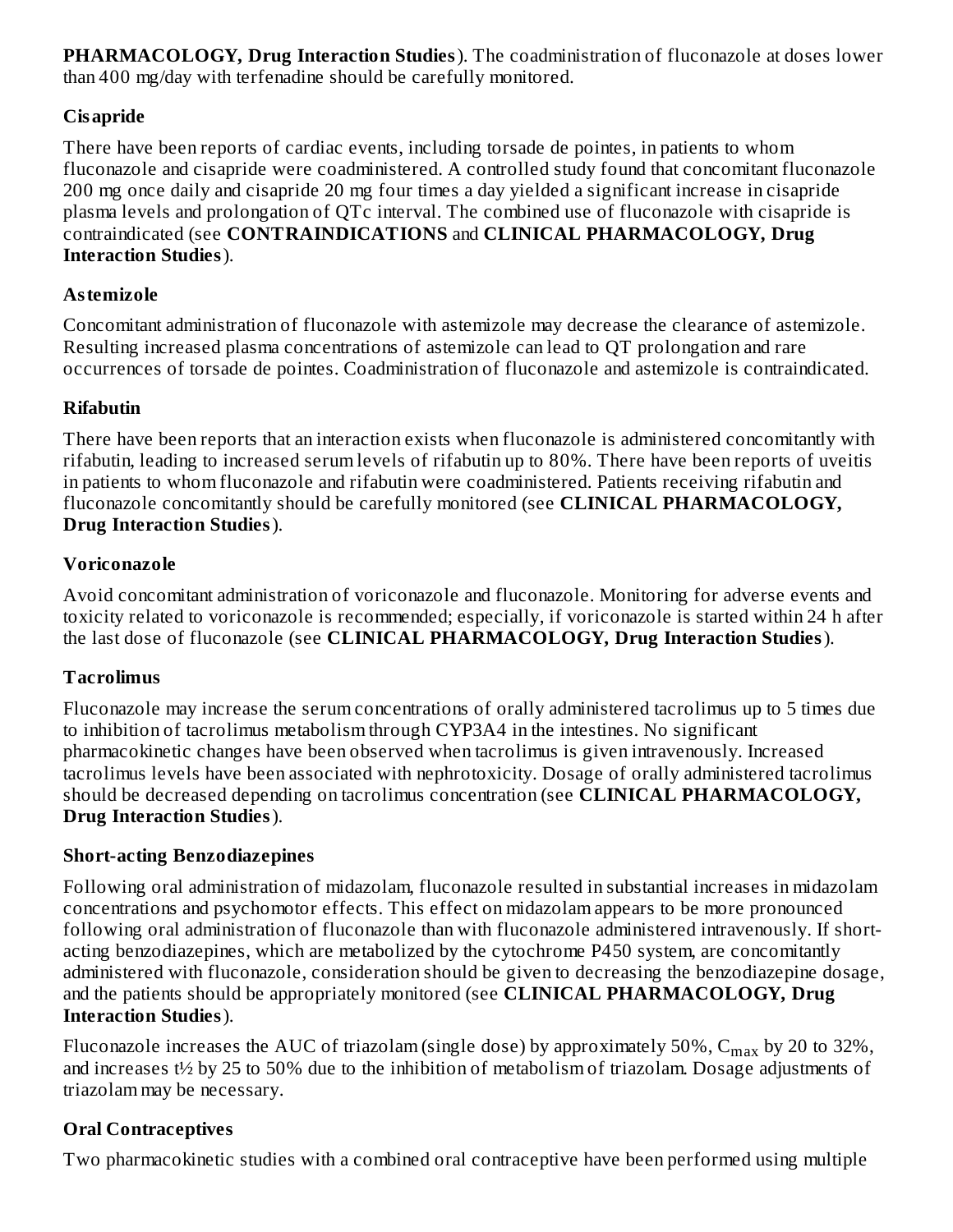doses of fluconazole. There were no relevant effects on hormone level in the 50 mg fluconazole study, while at 200 mg daily, the AUCs of ethinyl estradiol and levonorgestrel were increased 40% and 24%, respectively. Thus, multiple dose use of fluconazole at these doses is unlikely to have an effect on the efficacy of the combined oral contraceptive.

### **Pimozide**

Although not studied *in vitro* or *in vivo*, concomitant administration of fluconazole with pimozide may result in inhibition of pimozide metabolism. Increased pimozide plasma concentrations can lead to QT prolongation and rare occurrences of torsade de pointes. Coadministration of fluconazole and pimozide is contraindicated.

### **Hydrochlorothiazide**

In a pharmacokinetic interaction study, coadministration of multiple dose hydrochlorothiazide to healthy volunteers receiving fluconazole increased plasma concentrations of fluconazole by 40%. An effect of this magnitude should not necessitate a change in the fluconazole dose regimen in subjects receiving concomitant diuretics.

# **Alfentanil**

A study observed a reduction in clearance and distribution volume as well as prolongation of  $T\frac{1}{2}$  of alfentanil following concomitant treatment with fluconazole. A possible mechanism of action is fluconazole's inhibition of CYP3A4. Dosage adjustment of alfentanil may be necessary.

### *Amitriptyline, Nortriptyline*

Fluconazole increases the effect of amitriptyline and nortriptyline. 5- nortriptyline and/or S-amitriptyline may be measured at initiation of the combination therapy and after one week. Dosage of amitriptyline/nortriptyline should be adjusted, if necessary.

### **Amphotericin B**

Concurrent administration of fluconazole and amphotericin B in infected normal and immunosuppressed mice showed the following results: a small additive antifungal effect in systemic infection with *C. albicans*, no interaction in intracranial infection with *Cryptococcus neoformans*, and antagonism of the two drugs in systemic infection with *A. fumigatus*. The clinical significance of results obtained in these studies is unknown.

### **Azithromycin**

An open-label, randomized, three-way crossover study in 18 healthy subjects assessed the effect of a single 1200 mg oral dose of azithromycin on the pharmacokinetics of a single 800 mg oral dose of fluconazole as well as the effects of fluconazole on the pharmacokinetics of azithromycin. There was no significant pharmacokinetic interaction between fluconazole and azithromycin.

### *Carbamazepine*

Fluconazole inhibits the metabolism of carbamazepine and an increase in serum carbamazepine of 30% has been observed. There is a risk of developing carbamazepine toxicity. Dosage adjustment of carbamazepine may be necessary depending on concentration measurements/effect.

### **Calcium Channel Blockers**

Certain dihydropyridine calcium channel antagonists (nifedipine, isradipine, amlodipine, and felodipine) are metabolized by CYP3A4. Fluconazole has the potential to increase the systemic exposure of the calcium channel antagonists. Frequent monitoring for adverse events is recommended.

### **Celecoxib**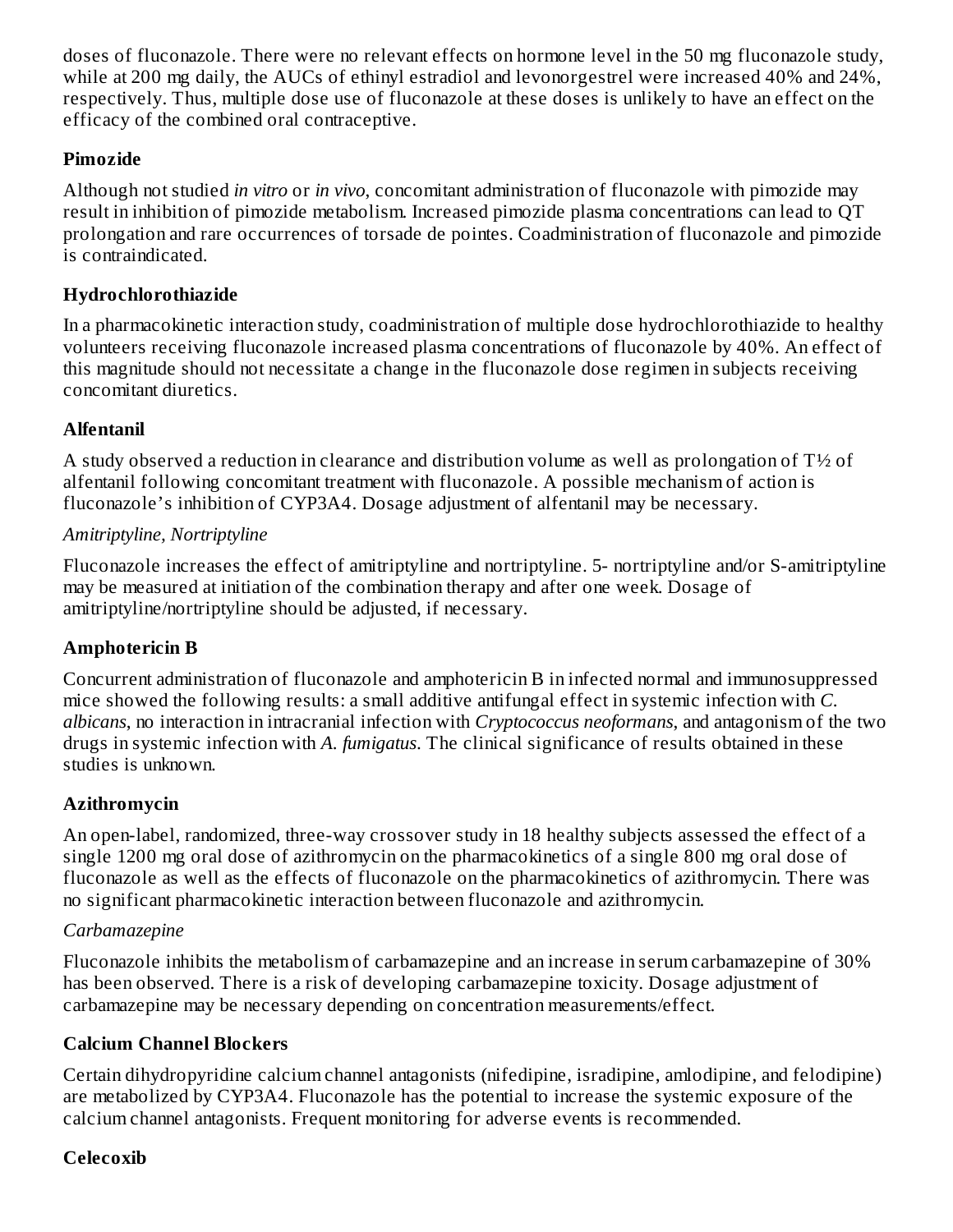During concomitant treatment with fluconazole (200 mg daily) and celecoxib (200 mg), the celecoxib  $\rm{C_{max}}$  and AUC increased by 68% and 134%, respectively. Half of the celecoxib dose may be necessary when combined with fluconazole.

# **Cyclophosphamide**

Combination therapy with cyclophosphamide and fluconazole results in an increase in serum bilirubin and serum creatinine. The combination may be used while taking increased consideration to the risk of increased serum bilirubin and serum creatinine.

# **Fentanyl**

One fatal case of possible fentanyl fluconazole interaction was reported. The author judged that the patient died from fentanyl intoxication. Furthermore, in a randomized crossover study with 12 healthy volunteers it was shown that fluconazole delayed the elimination of fentanyl significantly. Elevated fentanyl concentration may lead to respiratory depression.

### *Halofantrine*

Fluconazole can increase halofantrine plasma concentration due to an inhibitory effect on CYP3A4.

# **HMG-CoA Reductas e Inhibitors**

The risk of myopathy and rhabdomyolysis increases when fluconazole is coadministered with HMG-CoA reductase inhibitors metabolized through CYP3A4, such as atorvastatin and simvastatin, or through CYP2C9, such as fluvastatin. If concomitant therapy is necessary, the patient should be observed for symptoms of myopathy and rhabdomyolysis and creatinine kinase should be monitored. HMG-CoA reductase inhibitors should be discontinued if a marked increase in creatinine kinase is observed or myopathy/rhabdomyolysis is diagnosed or suspected.

### **Losartan**

Fluconazole inhibits the metabolism of losartan to its active metabolite (E-31 74) which is responsible for most of the angiotensin Il-receptor antagonism which occurs during treatment with losartan. Patients should have their blood pressure monitored continuously.

### **Methadone**

Fluconazole may enhance the serum concentration of methadone. Dosage adjustment of methadone may be necessary.

### **Non-Steroidal Anti-Inflammatory Drugs**

The  $\rm{C_{max}}$  and AUC of flurbiprofen were increased by 23% and 81%, respectively, when coadministered with fluconazole compared to administration of flurbiprofen alone. Similarly, the  $\mathsf{C}_{\mathsf{max}}$ and AUC of the pharmacologically active isomer [S-(+)-ibuprofen] were increased by 15% and 82%, respectively, when fluconazole was coadministered with racemic ibuprofen (400 mg) compared to administration of racemic ibuprofen alone.

Although not specifically studied, fluconazole has the potential to increase the systemic exposure of other NSAIDs that are metabolized by CYP2C9 (e.g., naproxen, lornoxicam, meloxicam, diclofenac). Frequent monitoring for adverse events and toxicity related to NSAIDs is recommended. Adjustment of dosage of NSAIDs may be needed.

# **Prednisone**

There was a case report that a liver-transplanted patient treated with prednisone developed acute adrenal cortex insufficiency when a three month therapy with fluconazole was discontinued. The discontinuation of fluconazole presumably caused an enhanced CYP3A4 activity which led to increased metabolism of prednisone. Patients on long-term treatment with fluconazole and prednisone should be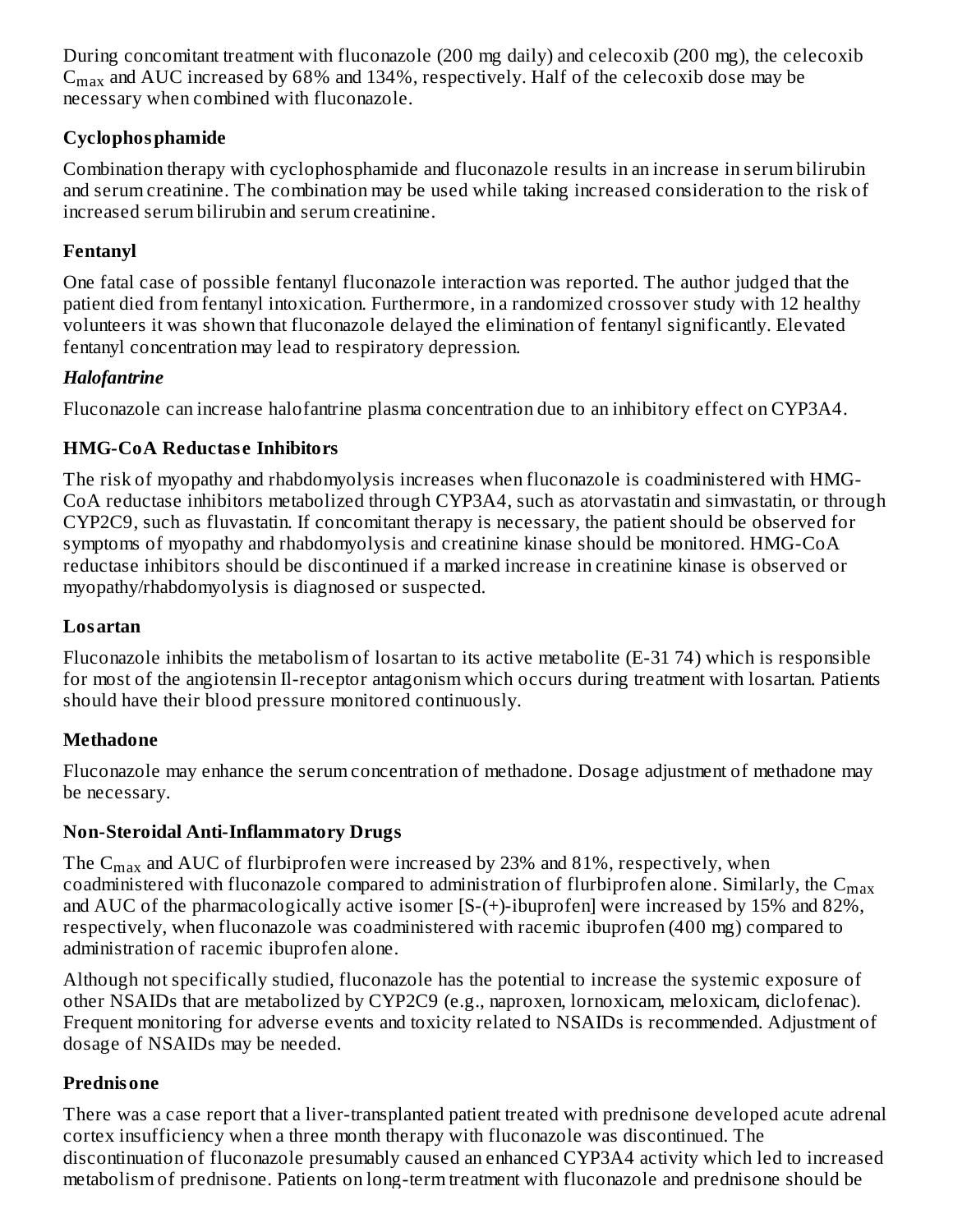metabolism of prednisone. Patients on long-term treatment with fluconazole and prednisone should be carefully monitored for adrenal cortex insufficiency when fluconazole is discontinued.

### **Saquinavir**

Fluconazole increases the AUC of saquinavir by approximately 50%,  $\rm{C_{max}}$  by approximately 55%, and decreases clearance of saquinavir by approximately 50% due to inhibition of saquinavir's hepatic metabolism by CYP3A4 and inhibition of P-glycoprotein. Dosage adjustment of saquinavir may be necessary.

### **Sirolimus**

Fluconazole increases plasma concentrations of sirolimus presumably by inhibiting the metabolism of sirolimus via CYP3A4 and P-glycoprotein. This combination may be used with a dosage adjustment of sirolimus depending on the effect/concentration measurements.

# **Vinca Alkaloids**

Although not studied, fluconazole may increase the plasma levels of the vinca alkaloids (e.g., vincristine and vinblastine) and lead to neurotoxicity, which is possibly due to an inhibitory effect on CYP3A4.

# **Vitamin A**

Based on a case report in one patient receiving combination therapy with all-transretinoid acid (an acid form of vitamin A) and fluconazole, CNS related undesirable effects have developed in the form of pseudotumour cerebri, which disappeared after discontinuation of fluconazole treatment. This combination may be used but the incidence of CNS related undesirable effects should be borne in mind.

# **Zidovudine**

Fluconazole increases  $\rm{C_{max}}$  and AUC of zidovudine by 84% and 74%, respectively, due to an approximately 45% decrease in oral zidovudine clearance. The half-life of zidovudine was likewise prolonged by approximately 128% following combination therapy with fluconazole. Patients receiving this combination should be monitored for the development of zidovudine-related adverse reactions. Dosage reduction of zidovudine may be considered.

Physicians should be aware that interaction studies with medications other than those listed in the **CLINICAL PHARMACOLOGY** section have not been conducted, but such interactions may occur.

# **Carcinogenesis, Mutagenesis, and Impairment of Fertility**

Fluconazole showed no evidence of carcinogenic potential in mice and rats treated orally for 24 months at doses of 2.5, 5, or 10 mg/kg/day (approximately 2 to 7x the recommended human dose). Male rats treated with 5 and 10 mg/kg/day had an increased incidence of hepatocellular adenomas.

Fluconazole, with or without metabolic activation, was negative in tests for mutagenicity in 4 strains of *S. typhimurium*, and in the mouse lymphoma L5178Y system. Cytogenetic studies *in vivo* (murine bone marrow cells, following oral administration of fluconazole) and *in vitro* (human lymphocytes exposed to fluconazole at 1000 mcg/mL) showed no evidence of chromosomal mutations.

Fluconazole did not affect the fertility of male or female rats treated orally with daily doses of 5, 10, or 20 mg/kg or with parenteral doses of 5, 25, or 75 mg/kg, although the onset of parturition was slightly delayed at 20 mg/kg PO. In an intravenous perinatal study in rats at 5, 20, and 40 mg/kg, dystocia and prolongation of parturition were observed in a few dams at 20 mg/kg (approximately 5 to 15x the recommended human dose) and 40 mg/kg, but not at 5 mg/kg. The disturbances in parturition were reflected by a slight increase in the number of still born pups and decrease of neonatal survival at these dose levels. The effects on parturition in rats are consistent with the species specific estrogenlowering property produced by high doses of fluconazole. Such a hormone change has not been observed in women treated with fluconazole (see **CLINICAL PHARMACOLOGY**).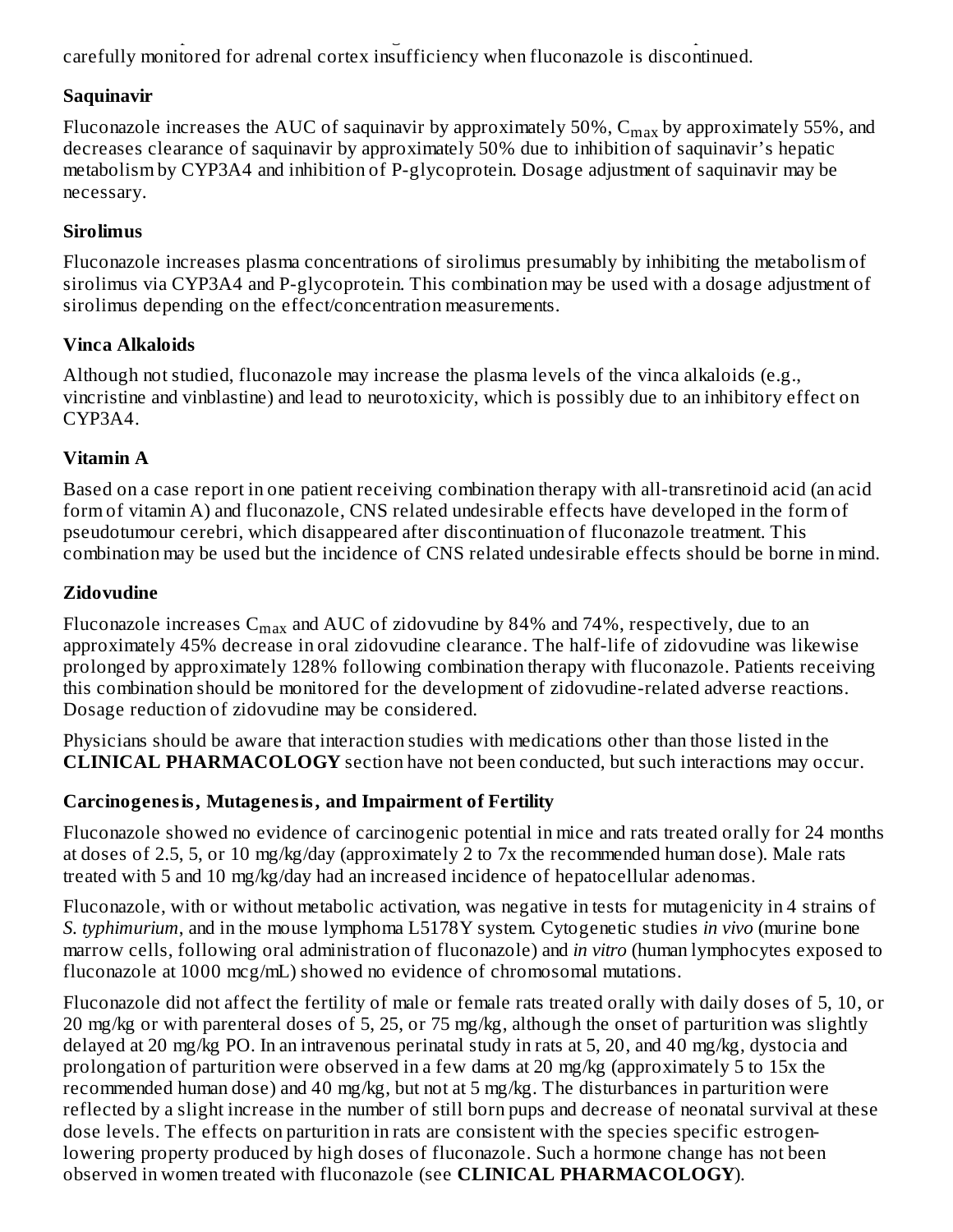### **Pregnancy**

# **Teratogenic Effects**

# *Pregnancy Category C*

Single 150 mg tablet use for Vaginal Candidiasis

There are no adequate and well-controlled studies of fluconazole in pregnant women. Available human data do not suggest an increased risk of congenital anomalies following a single maternal dose of 150 mg.

# *Pregnancy Category D*

# All other indications

A few published case reports describe a rare pattern of distinct congenital anomalies in infants exposed *in utero* to high dose maternal fluconazole (400 to 800 mg/day) during most or all of the first trimester. These reported anomalies are similar to those seen in animal studies. If this drug is used during pregnancy, or if the patient becomes pregnant while taking the drug, the patient should be informed of the potential hazard to the fetus (see **WARNINGS, Us e in Pregnancy**).

# Human Data

Several published epidemiologic studies do not suggest an increased risk of congenital anomalies associated with low dose exposure to fluconazole in pregnancy (most subjects received a single oral dose of 150 mg). A few published case reports describe a distinctive and rare pattern of birth defects among infants whose mothers received high-dose (400 to 800 mg/day) fluconazole during most or all of the first trimester of pregnancy. The features seen in these infants include: brachycephaly, abnormal facies, abnormal calvarial development, cleft palate, femoral bowing, thin ribs and long bones, arthrogryposis, and congenital heart disease. These effects are similar to those seen in animal studies.

# Animal Data

Fluconazole was administered orally to pregnant rabbits during organogenesis in two studies at doses of 5, 10, and 20 mg/kg and at 5, 25, and 75 mg/kg, respectively. Maternal weight gain was impaired at all dose levels (approximately 0.25 to 4 times the 400 mg clinical dose based on BSA), and abortions occurred at 75 mg/kg (approximately 4 times the 400 mg clinical dose based on BSA); no adverse fetal effects were observed.

In several studies in which pregnant rats received fluconazole orally during organogenesis, maternal weight gain was impaired and placental weights were increased at 25 mg/kg. There were no fetal effects at 5 or 10 mg/kg; increases in fetal anatomical variants (supernumerary ribs, renal pelvis dilation) and delays in ossification were observed at 25 and 50 mg/kg and higher doses. At doses ranging from 80 to 320 mg/kg (approximately 2 to 8 times the 400 mg clinical dose based on BSA), embryolethality in rats was increased and fetal abnormalities included wavy ribs, cleft palate, and abnormal cranio-facial ossification. These effects are consistent with the inhibition of estrogen synthesis in rats and may be a result of known effects of lowered estrogen on pregnancy, organogenesis, and parturition.

# **Nursing Mothers**

Fluconazole is secreted in human milk at concentrations similar to maternal plasma concentrations. Caution should be exercised when fluconazole is administered to a nursing woman.

# **Pediatric Us e**

An open-label, randomized, controlled trial has shown fluconazole to be effective in the treatment of oropharyngeal candidiasis in children 6 months to 13 years of age (see **CLINICAL STUDIES**).

The use of fluconazole in children with cryptococcal meningitis, *Candida* esophagitis, or systemic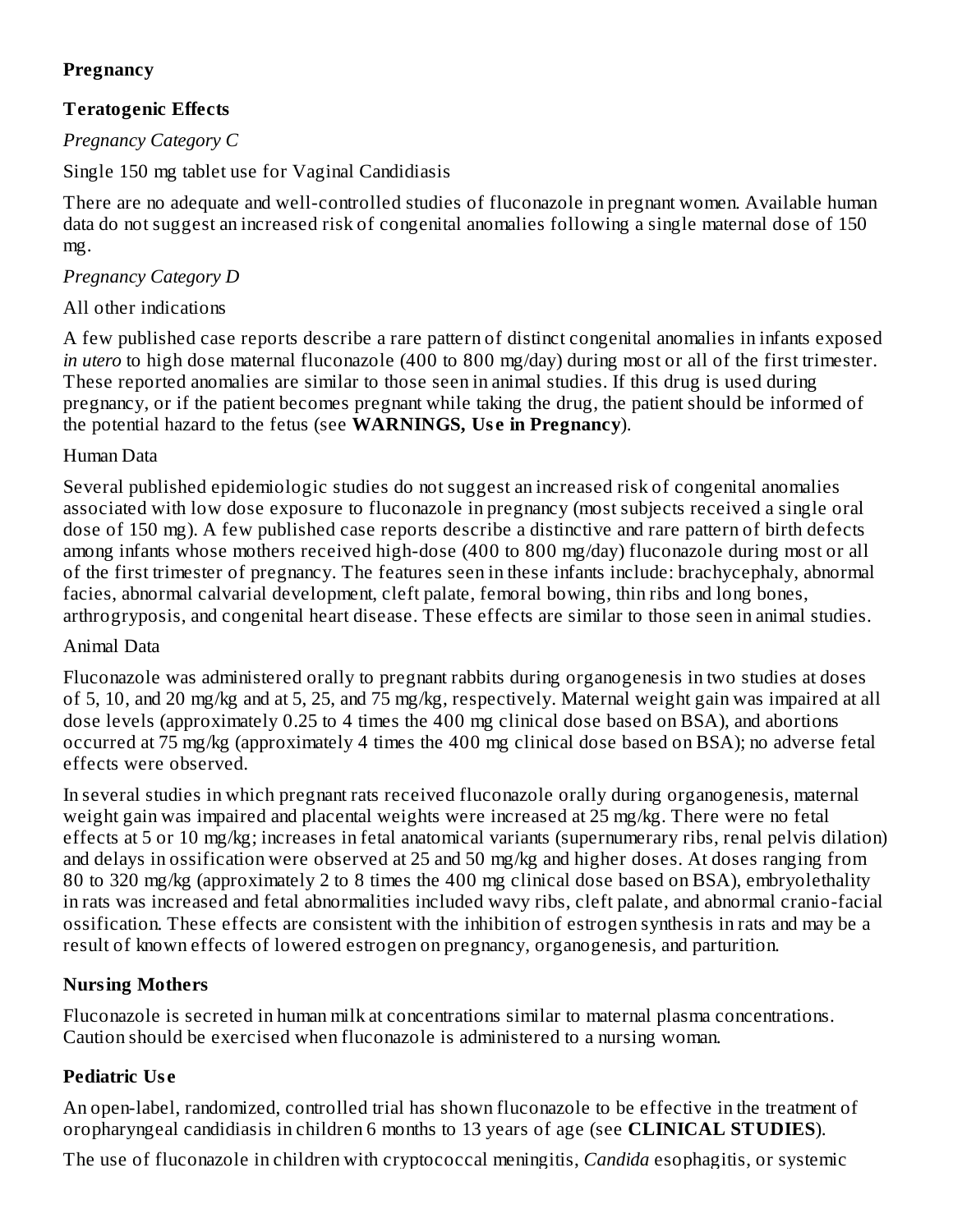*Candida* infections is supported by the efficacy shown for these indications in adults and by the results from several small noncomparative pediatric clinical studies. In addition, pharmacokinetic studies in children (see **CLINICAL PHARMACOLOGY**) have established a dose proportionality between children and adults (see **DOSAGE AND ADMINISTRATION**).

In a noncomparative study of children with serious systemic fungal infections, most of which were candidemia, the effectiveness of fluconazole was similar to that reported for the treatment of candidemia in adults. Of 17 subjects with culture-confirmed candidemia, 11 of 14 (79%) with baseline symptoms (3 were asymptomatic) had a clinical cure; 13/15 (87%) of evaluable patients had a mycologic cure at the end of treatment but two of these patients relapsed at 10 and 18 days, respectively, following cessation of therapy.

The efficacy of fluconazole for the suppression of cryptococcal meningitis was successful in 4 of 5 children treated in a compassionate-use study of fluconazole for the treatment of life-threatening or serious mycosis. There is no information regarding the efficacy of fluconazole for primary treatment of cryptococcal meningitis in children.

The safety profile of fluconazole in children has been studied in 577 children ages 1 day to 17 years who received doses ranging from 1 to 15 mg/kg/day for 1 to 1,616 days (see **ADVERSE REACTIONS**).

Efficacy of fluconazole has not been established in infants less than 6 months of age (see **CLINICAL PHARMACOLOGY**). A small number of patients (29) ranging in age from 1 day to 6 months have been treated safely with fluconazole.

#### **Geriatric Us e**

In non-AIDS patients, side effects possibly related to fluconazole treatment were reported in fewer patients aged 65 and older (9%,  $n = 339$ ) than for younger patients (14%,  $n = 2240$ ). However, there was no consistent difference between the older and younger patients with respect to individual side effects. Of the most frequently reported  $(> 1\%)$  side effects, rash, vomiting, and diarrhea occurred in greater proportions of older patients. Similar proportions of older patients (2.4%) and younger patients (1.5%) discontinued fluconazole therapy because of side effects. In postmarketing experience, spontaneous reports of anemia and acute renal failure were more frequent among patients 65 years of age or older than in those between 12 and 65 years of age. Because of the voluntary nature of the reports and the natural increase in the incidence of anemia and renal failure in the elderly, it is however not possible to establish a causal relationship to drug exposure.

Controlled clinical trials of fluconazole did not include sufficient numbers of patients aged 65 and older to evaluate whether they respond differently from younger patients in each indication. Other reported clinical experience has not identified differences in responses between the elderly and younger patients.

Fluconazole is primarily cleared by renal excretion as unchanged drug. Because elderly patients are more likely to have decreased renal function, care should be taken to adjust dose based on creatinine clearance. It may be useful to monitor renal function (see **CLINICAL PHARMACOLOGY** and **DOSAGE AND ADMINISTRATION**).

#### **ADVERSE REACTIONS**

Fluconazole is generally well tolerated.

In some patients, particularly those with serious underlying diseases such as AIDS and cancer, changes in renal and hematological function test results and hepatic abnormalities have been observed during treatment with fluconazole and comparative agents, but the clinical significance and relationship to treatment is uncertain.

### **In Patients Receiving a Single Dos e for Vaginal Candidiasis**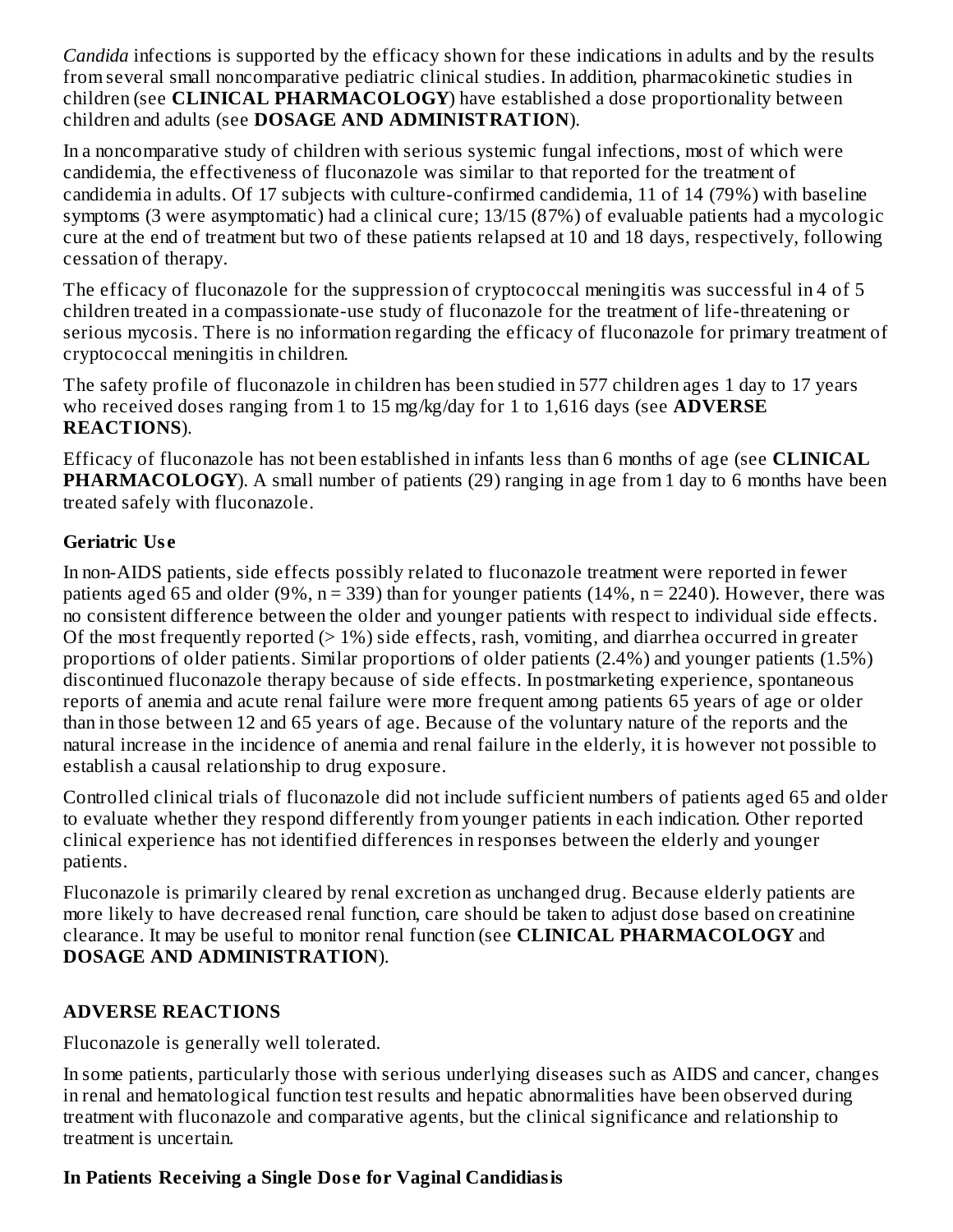During comparative clinical studies conducted in the United States, 448 patients with vaginal candidiasis were treated with fluconazole, 150 mg single dose. The overall incidence of side effects possibly related to fluconazole was 26%. In 422 patients receiving active comparative agents, the incidence was 16%. The most common treatment-related adverse events reported in the patients who received 150 mg single dose fluconazole for vaginitis were headache (13%), nausea (7%), and abdominal pain (6%). Other side effects reported with an incidence equal to or greater than 1% included diarrhea (3%), dyspepsia (1%), dizziness (1%), and taste perversion (1%). Most of the reported side effects were mild to moderate in severity. Rarely, angioedema and anaphylactic reaction have been reported in marketing experience.

### **In Patients Receiving Multiple Dos es for Other Infections**

Sixteen percent of over 4000 patients treated with fluconazole in clinical trials of 7 days or more experienced adverse events. Treatment was discontinued in 1.5% of patients due to adverse clinical events and in 1.3% of patients due to laboratory test abnormalities.

Clinical adverse events were reported more frequently in HIV infected patients (21%) than in non-HIV infected patients (13%); however, the patterns in HIV infected and non-HIV infected patients were similar. The proportions of patients discontinuing therapy due to clinical adverse events were similar in the two groups (1.5%).

The following treatment-related clinical adverse events occurred at an incidence of 1% or greater in 4048 patients receiving fluconazole for 7 or more days in clinical trials: nausea 3.7%, headache 1.9%, skin rash 1.8%, vomiting 1.7%, abdominal pain 1.7%, and diarrhea 1.5%.

### **Hepatobiliary**

In combined clinical trials and marketing experience, there have been rare cases of serious hepatic reactions during treatment with fluconazole (see **WARNINGS**). The spectrum of these hepatic reactions has ranged from mild transient elevations in transaminases to clinical hepatitis, cholestasis and fulminant hepatic failure, including fatalities. Instances of fatal hepatic reactions were noted to occur primarily in patients with serious underlying medical conditions (predominantly AIDS or malignancy) and often while taking multiple concomitant medications. Transient hepatic reactions, including hepatitis and jaundice, have occurred among patients with no other identifiable risk factors. In each of these cases, liver function returned to baseline on discontinuation of fluconazole.

In two comparative trials evaluating the efficacy of fluconazole for the suppression of relapse of cryptococcal meningitis, a statistically significant increase was observed in median AST (SGOT) levels from a baseline value of 30 IU/L to 41 IU/L in one trial and 34 IU/L to 66 IU/L in the other. The overall rate of serum transaminase elevations of more than 8 times the upper limit of normal was approximately 1% in fluconazole-treated patients in clinical trials. These elevations occurred in patients with severe underlying disease, predominantly AIDS or malignancies, most of whom were receiving multiple concomitant medications, including many known to be hepatotoxic. The incidence of abnormally elevated serum transaminases was greater in patients taking fluconazole concomitantly with one or more of the following medications: rifampin, phenytoin, isoniazid, valproic acid, or oral sulfonylurea hypoglycemic agents.

#### **Postmarketing Experience**

In addition, the following adverse events have occurred during postmarketing experience.

### **Immunologic**

In rare cases, anaphylaxis (including angioedema, face edema and pruritus) has been reported.

### **Body as a Whole**

Asthenia, fatigue, fever, malaise.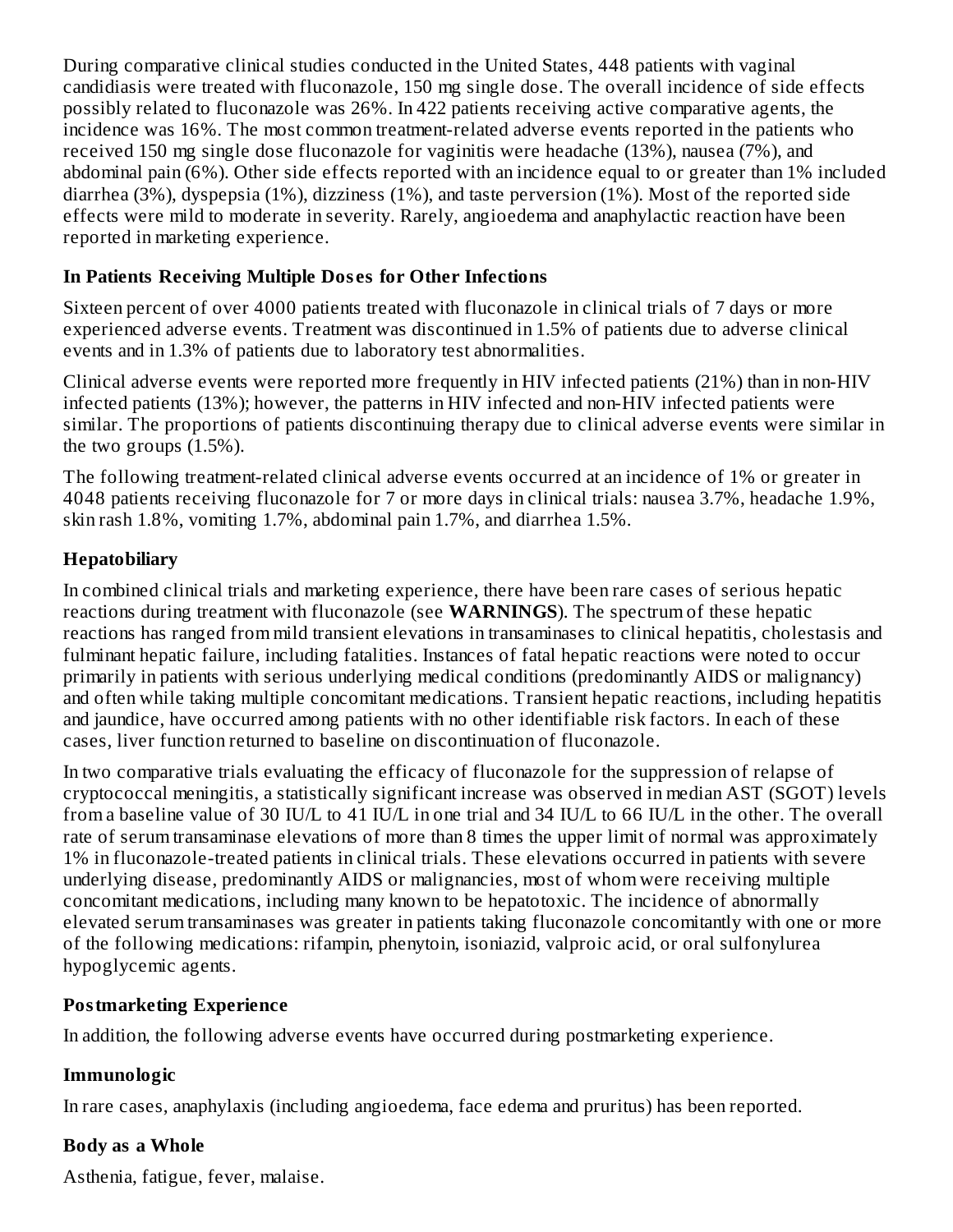#### **Cardiovas cular**

QT prolongation, torsade de pointes (see **PRECAUTIONS**).

#### **Central Nervous System**

Seizures, dizziness.

### **Hematopoietic and Lymphatic**

Leukopenia, including neutropenia and agranulocytosis, thrombocytopenia.

### **Metabolic**

Hypercholesterolemia, hypertriglyceridemia, hypokalemia.

### **Gastrointestinal**

Cholestasis, dry mouth, hepatocellular damage, dyspepsia, vomiting.

### **Other Sens es**

Taste perversion.

### **Mus culoskeletal System**

Myalgia

#### **Nervous System**

Insomnia, paresthesia, somnolence, tremor, vertigo.

### **Skin and Appendages**

Acute generalized exanthematous-pustulosis, drug eruption, increased sweating, exfoliative skin disorders including Stevens-Johnson syndrome and toxic epidermal necrolysis (see **WARNINGS**), alopecia.

### **Advers e Reactions in Children**

The pattern and incidence of adverse events and laboratory abnormalities recorded during pediatric clinical trials are comparable to those seen in adults.

In Phase II/III clinical trials conducted in the United States and in Europe, 577 pediatric patients, ages 1 day to 17 years were treated with fluconazole at doses up to 15 mg/kg/day for up to 1,616 days. Thirteen percent of children experienced treatment-related adverse events. The most commonly reported events were vomiting (5%), abdominal pain (3%), nausea (2%), and diarrhea (2%). Treatment was discontinued in 2.3% of patients due to adverse clinical events and in 1.4% of patients due to laboratory test abnormalities. The majority of treatment-related laboratory abnormalities were elevations of transaminases or alkaline phosphatase.

|                      |      | Fluconazole ( $n = 577$ ) Comparative Agents ( $n = 451$ ) |
|----------------------|------|------------------------------------------------------------|
| With any side effect | 13.0 | 9.3                                                        |
| Vomiting             | 5.4  | 5.1                                                        |
| Abdominal pain       | 2.8  | 1.6                                                        |
| Nausea               | 2.3  | 1.6                                                        |
| Diarrhea             | 21   | フフ                                                         |

### **Percentage of Patients With Treatment-Related Side Effects**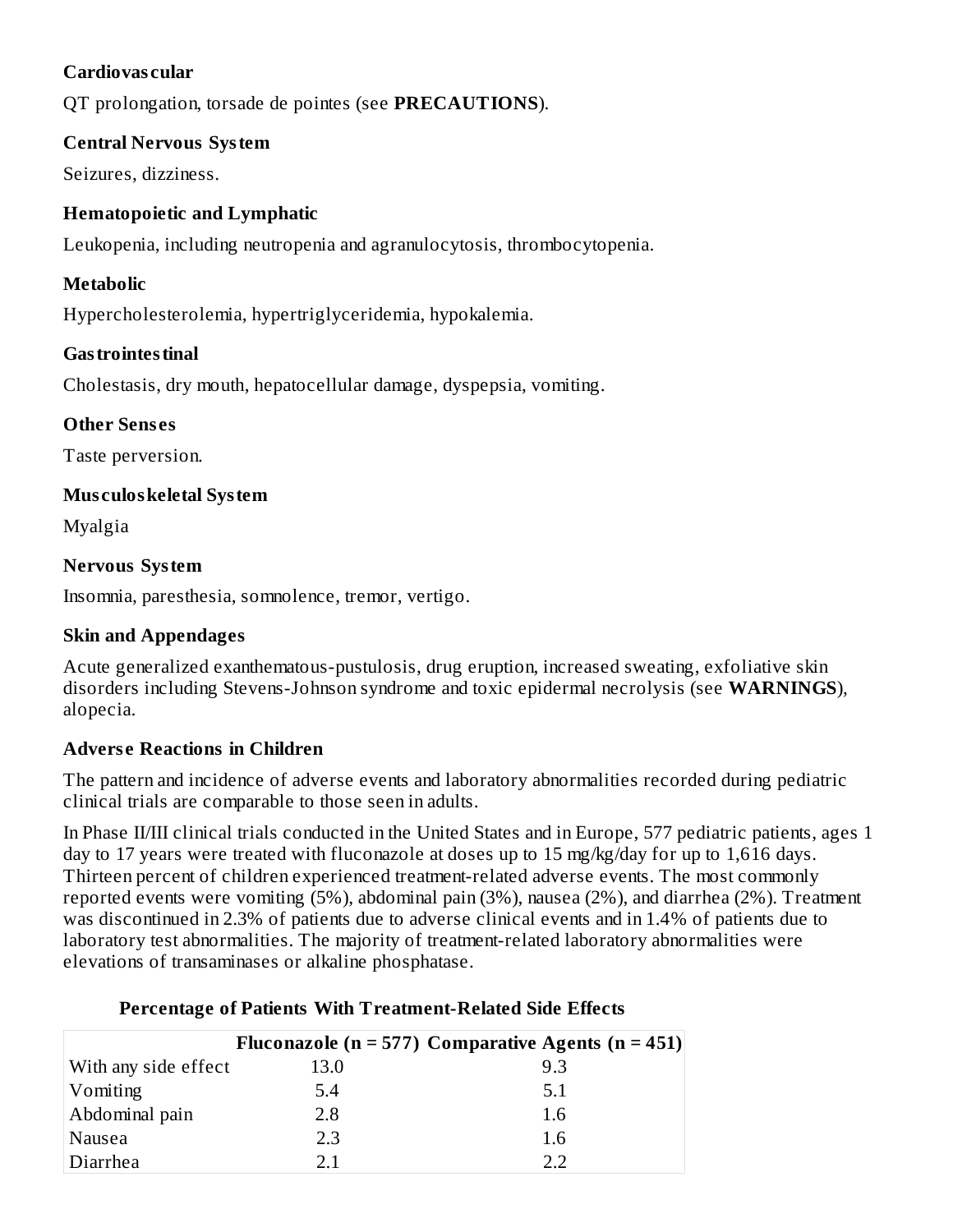### **OVERDOSAGE**

There have been reports of overdose with fluconazole accompanied by hallucination and paranoid behavior.

In the event of overdose, symptomatic treatment (with supportive measures and gastric lavage if clinically indicated) should be instituted.

Fluconazole is largely excreted in urine. A three hour hemodialysis session decreases plasma levels by approximately 50%.

In mice and rats receiving very high doses of fluconazole, clinical effects in both species included decreased motility and respiration, ptosis, lacrimation, salivation, urinary incontinence, loss of righting reflex, and cyanosis; death was sometimes preceded by clonic convulsions.

#### **DOSAGE AND ADMINISTRATION**

#### **Dosage and Administration in Adults**

#### *Single Dose*

#### *Vaginal Candidiasis*

The recommended dosage of fluconazole for vaginal candidiasis is 150 mg as a single oral dose.

#### *Multiple Dose*

SINCE ORAL ABSORPTION IS RAPID AND ALMOST COMPLETE, THE DAILY DOSE OF FLUCONAZOLE IS THE SAME FOR ORAL (TABLETS AND SUSPENSION) AND INTRAVENOUS ADMINISTRATION. In general, a loading dose of twice the daily dose is recommended on the first day of therapy to result in plasma concentrations close to steady-state by the second day of therapy.

The daily dose of fluconazole for the treatment of infections other than vaginal candidiasis should be based on the infecting organism and the patient's response to therapy. Treatment should be continued until clinical parameters or laboratory tests indicate that active fungal infection has subsided. An inadequate period of treatment may lead to recurrence of active infection. Patients with AIDS and cryptococcal meningitis or recurrent oropharyngeal candidiasis usually require maintenance therapy to prevent relapse.

### *Oropharyngeal Candidiasis*

The recommended dosage of fluconazole for oropharyngeal candidiasis is 200 mg on the first day, followed by 100 mg once daily. Clinical evidence of oropharyngeal candidiasis generally resolves within several days, but treatment should be continued for at least 2 weeks to decrease the likelihood of relapse.

### *Esophageal Candidiasis*

The recommended dosage of fluconazole for esophageal candidiasis is 200 mg on the first day, followed by 100 mg once daily. Doses up to 400 mg/day may be used, based on medical judgment of the patient's response to therapy. Patients with esophageal candidiasis should be treated for a minimum of three weeks and for at least two weeks following resolution of symptoms.

### *Systemic Candida Infections*

For systemic *Candida* infections including candidemia, disseminated candidiasis, and pneumonia, optimal therapeutic dosage and duration of therapy have not been established. In open, noncomparative studies of small numbers of patients, doses of up to 400 mg daily have been used.

#### *Urinary Tract Infections and Peritonitis*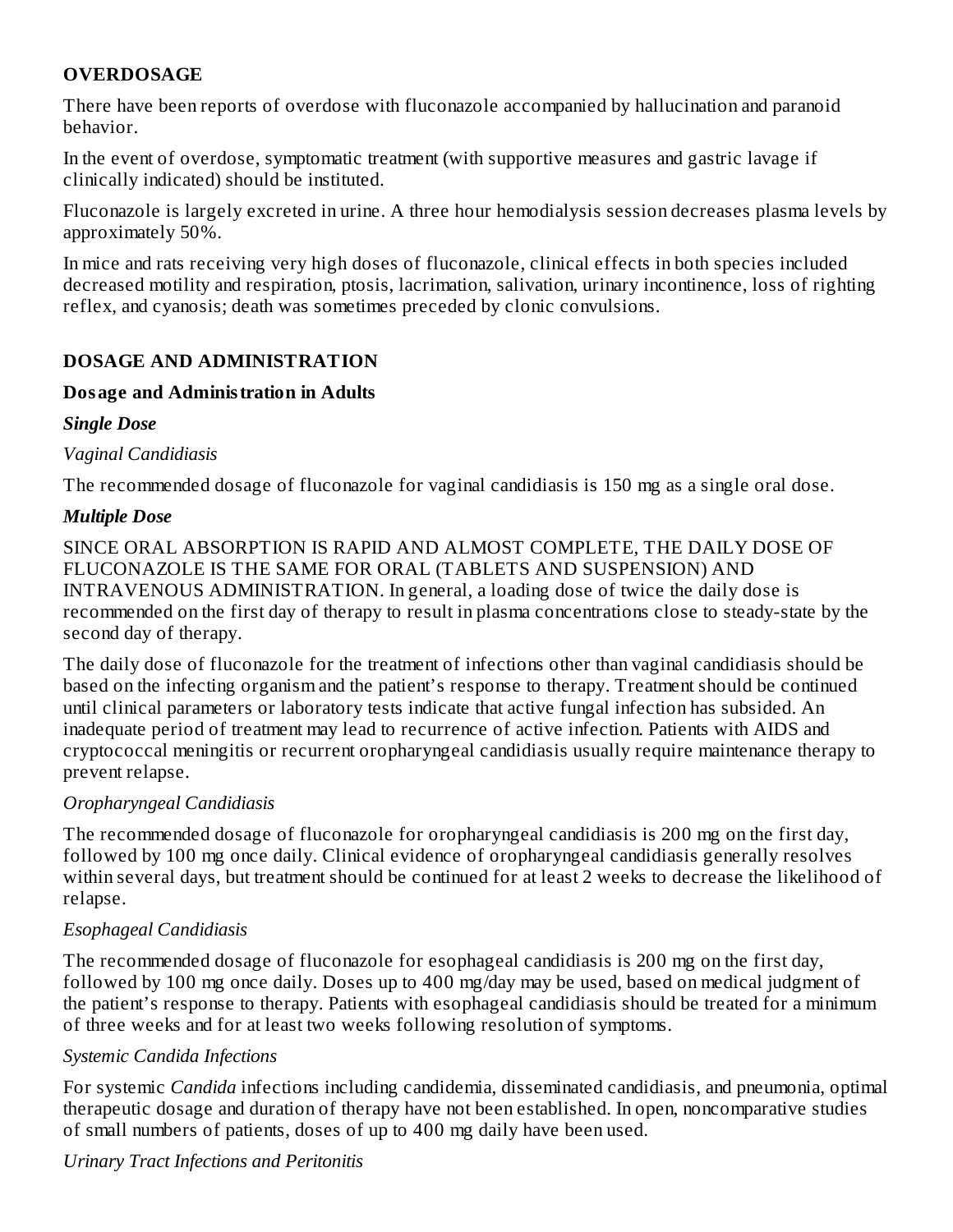For the treatment of *Candida* urinary tract infections and peritonitis, daily doses of 50 to 200 mg have been used in open, noncomparative studies of small numbers of patients.

#### *Cryptococcal Meningitis*

The recommended dosage for treatment of acute cryptococcal meningitis is 400 mg on the first day, followed by 200 mg once daily. A dosage of 400 mg once daily may be used, based on medical judgment of the patient's response to therapy. The recommended duration of treatment for initial therapy of cryptococcal meningitis is 10 to 12 weeks after the cerebrospinal fluid becomes culture negative. The recommended dosage of fluconazole for suppression of relapse of cryptococcal meningitis in patients with AIDS is 200 mg once daily.

#### *Prophylaxis in Patients Undergoing Bone Marrow Transplantation*

The recommended fluconazole daily dosage for the prevention of candidiasis in patients undergoing bone marrow transplantation is 400 mg, once daily. Patients who are anticipated to have severe granulocytopenia (less than 500 neutrophils per cu mm) should start fluconazole prophylaxis several days before the anticipated onset of neutropenia, and continue for 7 days after the neutrophil count rises above 1000 cells per cu mm.

#### **Dosage and Administration in Children**

The following dose equivalency scheme should generally provide equivalent exposure in pediatric and adult patients:

| <b>Pediatric Patients</b>                                                                                     | <b>Adults</b>    |
|---------------------------------------------------------------------------------------------------------------|------------------|
| $3 \text{ mg/kg}$                                                                                             | $100$ mg         |
| 6 mg/kg                                                                                                       | $200$ mg         |
| $12*$ mg/kg                                                                                                   | $400 \text{ mg}$ |
| $\frac{1}{2}$ Some older children may have clearances similar to that of adults. Absolute doses exceeding 600 |                  |

mg/day are not recommended.

Some older children may have clearances similar to that of adults. Absolute doses exceeding 600 \*mg/day are not recommended.

Experience with fluconazole in neonates is limited to pharmacokinetic studies in premature newborns (see **CLINICAL PHARMACOLOGY**). Based on the prolonged half-life seen in premature newborns (gestational age 26 to 29 weeks), these children, in the first two weeks of life, should receive the same dosage (mg/kg) as in older children, but administered every 72 hours. After the first two weeks, these children should be dosed once daily. No information regarding fluconazole pharmacokinetics in fullterm newborns is available.

#### Oropharyngeal Candidiasis

The recommended dosage of fluconazole for oropharyngeal candidiasis in children is 6 mg/kg on the first day, followed by 3 mg/kg once daily. Treatment should be administered for at least 2 weeks to decrease the likelihood of relapse.

### Esophageal Candidiasis

For the treatment of esophageal candidiasis, the recommended dosage of fluconazole in children is 6 mg/kg on the first day, followed by 3 mg/kg once daily. Doses up to 12 mg/kg/day may be used based on medical judgment of the patient's response to therapy. Patients with esophageal candidiasis should be treated for a minimum of three weeks and for at least 2 weeks following the resolution of symptoms.

### Systemic Candida Infections

For the treatment of candidemia and disseminated *Candida* infections, daily doses of 6 to 12 mg/kg/day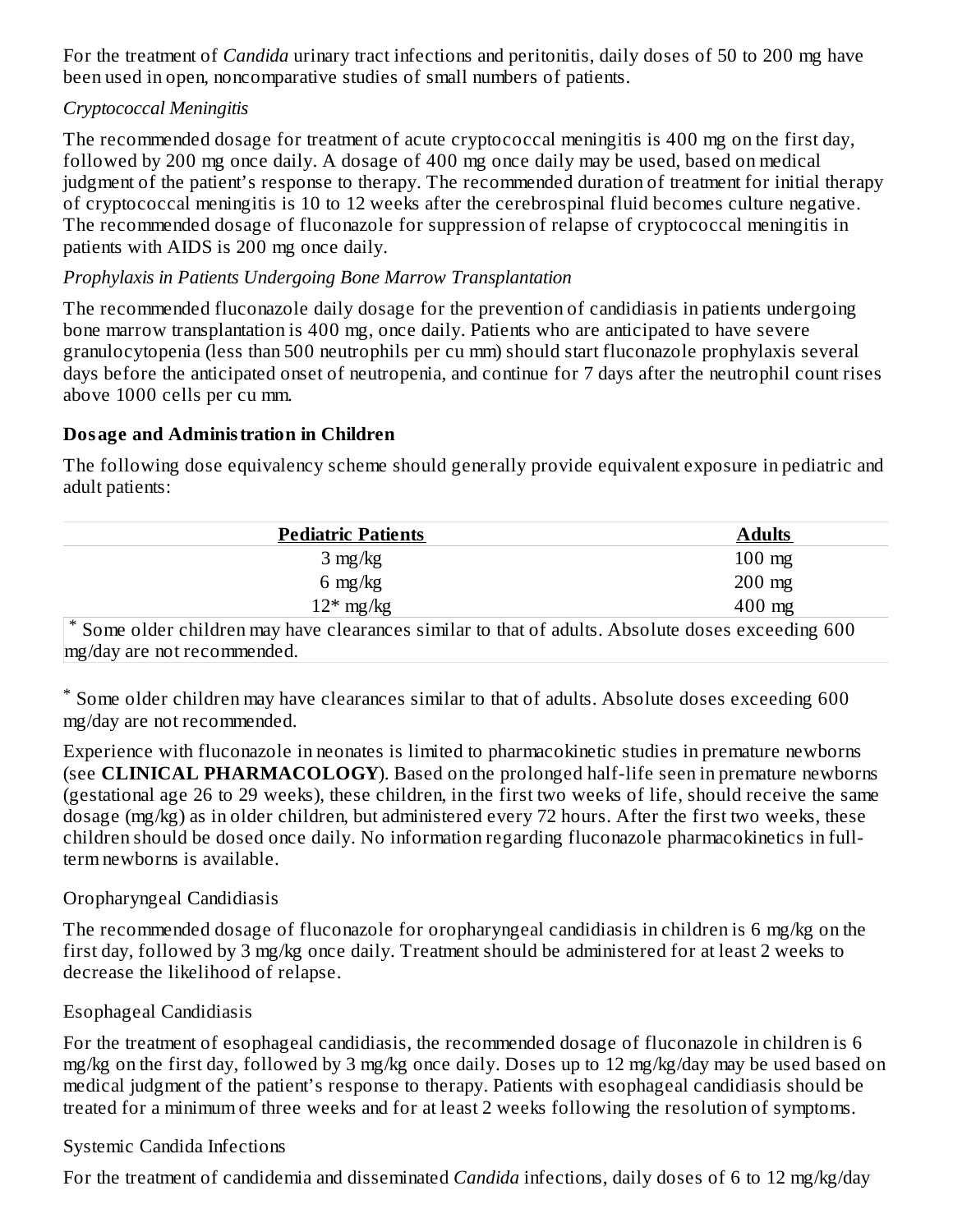have been used in an open, noncomparative study of a small number of children.

#### Cryptococcal Meningitis

For the treatment of acute cryptococcal meningitis, the recommended dosage is 12 mg/kg on the first day, followed by 6 mg/kg once daily. A dosage of 12 mg/kg once daily may be used, based on medical judgment of the patient's response to therapy. The recommended duration of treatment for initial therapy of cryptococcal meningitis is 10 to 12 weeks after the cerebrospinal fluid becomes culture negative. For suppression of relapse of cryptococcal meningitis in children with AIDS, the recommended dose of fluconazole is 6 mg/kg once daily.

### **Dosage in Patients With Impaired Renal Function**

Fluconazole is cleared primarily by renal excretion as unchanged drug. There is no need to adjust single dose therapy for vaginal candidiasis because of impaired renal function. In patients with impaired renal function who will receive multiple doses of fluconazole, an initial loading dose of 50 to 400 mg should be given. After the loading dose, the daily dose (according to indication) should be based on the following table:

|                         | <b>Creatinine Clearance (mL/min) Percent of Recommended Dose</b> |
|-------------------------|------------------------------------------------------------------|
| > 50                    | 100\%                                                            |
| $\leq$ 50 (no dialysis) | 50%                                                              |
| Regular dialysis        | 100% after each dialysis                                         |

These are suggested dose adjustments based on pharmacokinetics following administration of multiple doses. Further adjustment may be needed depending upon clinical condition.

When serum creatinine is the only measure of renal function available, the following formula (based on sex, weight, and age of the patient) should be used to estimate the creatinine clearance in adults:

Males: Weight  $(kg) \times (140 - age)$ 

 $72 \times$  serum creatinine (mg/100 mL)

Females: 0.85 × above value

Although the pharmacokinetics of fluconazole has not been studied in children with renal insufficiency, dosage reduction in children with renal insufficiency should parallel that recommended for adults. The following formula may be used to estimate creatinine clearance in children:

 $K \times$  linear length or height (cm)

serum creatinine (mg/100 mL)

(Where  $K = 0.55$  for children older than 1 year and 0.45 for infants.)

### **Administration**

Fluconazole tablets can be taken with or without food.

# **HOW SUPPLIED**

Fluconazole Tablets USP, 200 mg are available as pink, modified oval-shaped, unscored tablets, debossed "5413" on one side and  $\sum_{n=1}^{\infty}$  "200" on the other side and packaged in bottles of 3, 6, 7 and 40. Dispense in a tight container as defined in the USP, with a child resistant closure (as required). Store at 20˚ to 25˚C (68˚ to 77˚F) [See USP Controlled Room Temperature].

### **REFERENCES**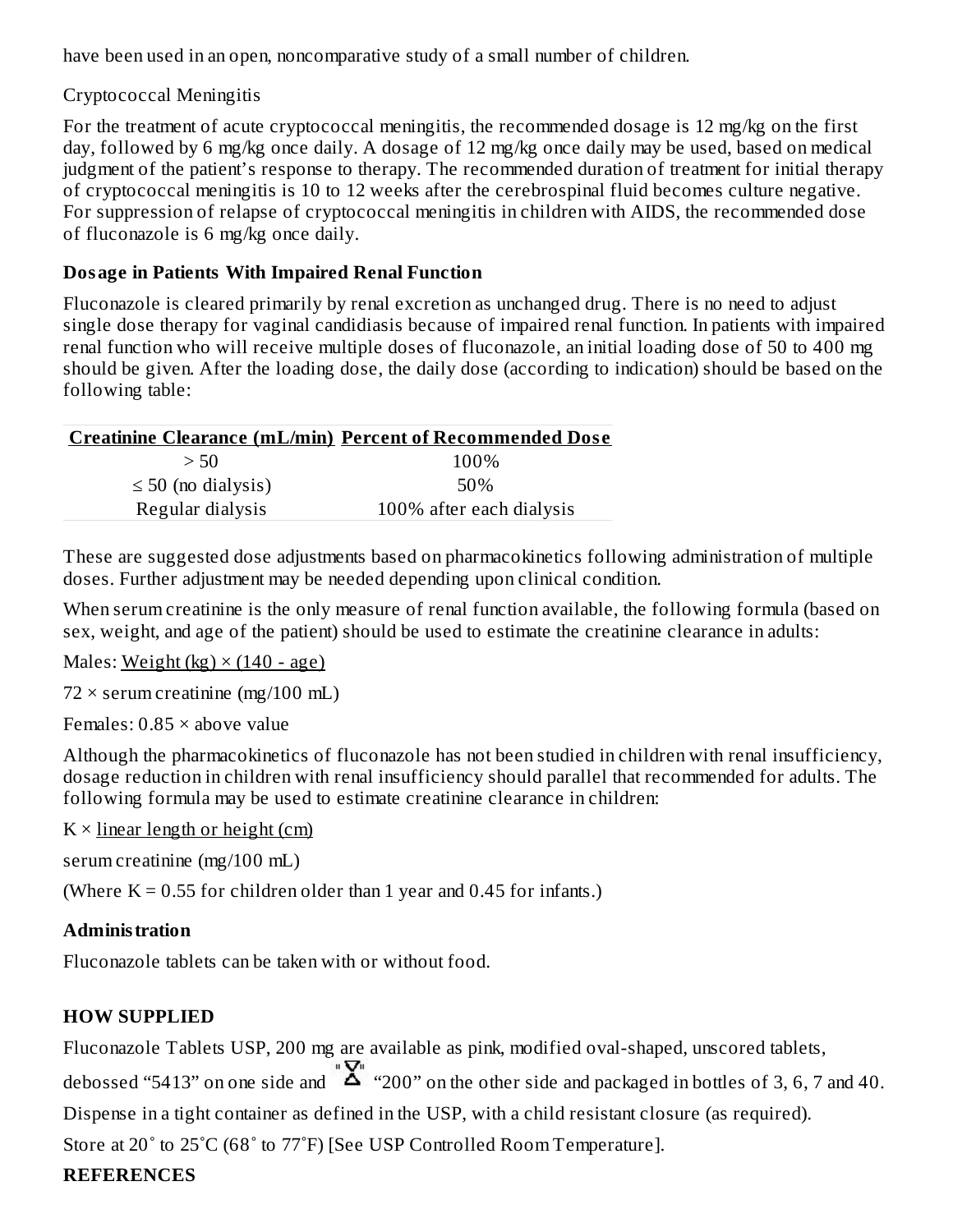1. Clinical and Laboratory Standards Institute. Reference Method for Broth Dilution Antifungal Susceptibility Testing of Yeasts; Approved Standard-Third Edition. CLSI Document M27-A3, (ISBN 1- 56238-666-2), CLSI, 940 West Valley Road, Suite 1400, Wayne, PA, 19087-1898 USA, 2008.

2. Clinical and Laboratory Standards Institute. Methods for Antifungal Disk Diffusion Susceptibility Testing of Yeasts; Approved Guideline-Second Edition. CLSI Document M44-A2, (ISBN 1-56238- 703-0), CLSI, 940 West Valley Road, Suite 1400, Wayne, PA, 19087-1898 USA, 2009.

3. Pfaller, M. A., Messer, S. A., Boyken, L., Rice, C., Tendolkar, S., Hollis, R. J., and Diekema1, D. J. Use of Fluconazole as a Surrogate Marker To Predict Susceptibility and Resistance to Voriconazole Among 13,338 Clinical Isolates of *Candida* spp. Tested by Clinical and Laboratory Standard Institute-Recommended Broth Microdilution Methods. 2007. Journal of Clinical Microbiology. 45:70–75.

Rev. E 4/2012

Manufactured In India By:

#### **CIPLA LTD.**

Kurkumbh, India

Manufactured For:

### **TEVA PHARMACEUTICALS USA**

Sellersville, PA 18960

Repackaged By : Aidarex Pharmaceuticals LLC, Corona, CA 92880

#### **PATIENT INFORMATION**

#### **Fluconazole Tablets USP**

This leaflet contains important information about fluconazole (floo-KON-a-zole). It is not meant to take the place of your doctor's instructions. Read this information carefully before you take fluconazole. Ask your doctor or pharmacist if you do not understand any of this information or if you want to know more about fluconazole.

#### **What Is Fluconazole?**

Fluconazole is a tablet you swallow to treat vaginal yeast infections caused by a yeast called *Candida.* Fluconazole helps stop too much yeast from growing in the vagina so the yeast infection goes away.

Fluconazole is different from other treatments for vaginal yeast infections because it is a tablet taken by mouth. Fluconazole is also used for other conditions. However, this leaflet is only about using fluconazole for vaginal yeast infections. For information about using fluconazole for other reasons, ask your doctor or pharmacist. See the section of this leaflet for information about vaginal yeast infections.

### **What Is a Vaginal Yeast Infection?**

It is normal for a certain amount of yeast to be found in the vagina. Sometimes too much yeast starts to grow in the vagina and this can cause a yeast infection. Vaginal yeast infections are common. About three out of every four adult women will have at least one vaginal yeast infection during their life.

Some medicines and medical conditions can increase your chance of getting a yeast infection. If you are pregnant, have diabetes, use birth control pills, or take antibiotics you may get yeast infections more often than other women. Personal hygiene and certain types of clothing may increase your chances of getting a yeast infection. Ask your doctor for tips on what you can do to help prevent vaginal yeast infections.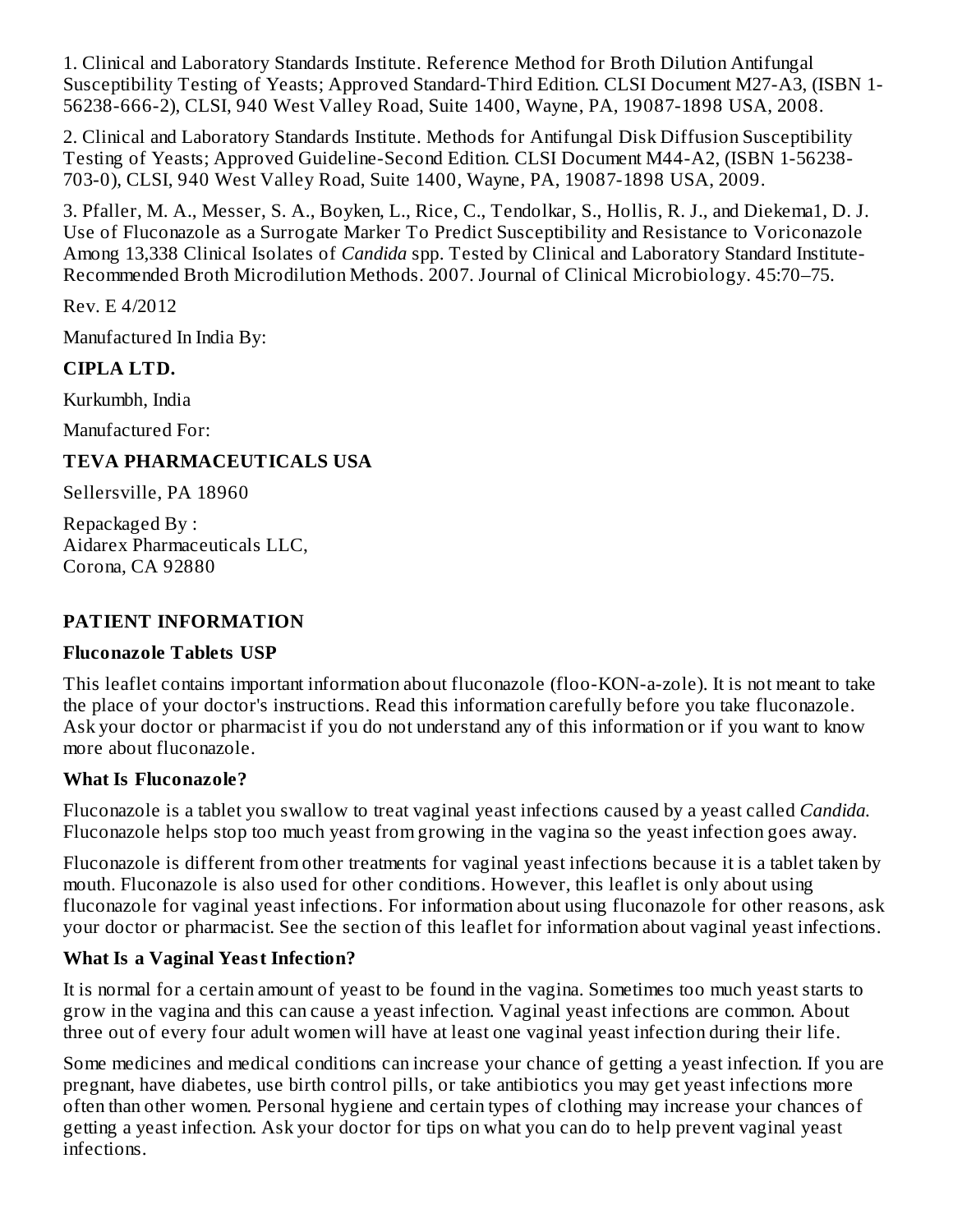If you get a vaginal yeast infection, you may have any of the following symptoms:

- itching
- a burning feeling when you urinate
- redness
- soreness
- a thick white vaginal discharge that looks like cottage cheese

# **What To Tell Your Doctor Before You Start Fluconazole?**

Do not take fluconazole if you take certain medicines. They can cause serious problems. Therefore, tell your doctor about all the medicines you take including:

- diabetes medicines such as glyburide, tolbutamide, glipizide
- blood pressure medicines like hydrochlorothiazide, losartan, amlodipine, nifedipine or felodipine
- blood thinners such as warfarin
- cyclosporine, tacrolimus or sirolimus (used to prevent rejection of organ transplants)
- rifampin or rifabutin for tuberculosis
- astemizole for allergies
- phenytoin or carbamazepine to control seizures
- theophylline to control asthma
- cisapride for heartburn
- quinidine (used to correct disturbances in heart rhythm)
- amitriptyline or nortriptyline for depression
- pimozide for psychiatric illness
- amphotericin B or voriconazole for fungal infections
- erythromycin for bacterial infections
- cyclophosphamide or vinca alkaloids such as vincristine or vinblastine for treatment of cancer
- fentanyl, afentanil or methadone for chronic pain
- halofantrine for malaria
- lipid lowering drugs such as atorvastatin, simvastatin, and fluvastatin
- non-steroidal anti-inflammatory drugs including celecoxib, ibuprofen, and naproxen
- prednisone, a steroid used to treat skin, gastrointestinal, hematological or respiratory disorders  $\bullet$
- antiviral medications used to treat HIV like saquinavir or zidovudine  $\bullet$
- vitamin A nutritional supplement  $\bullet$

Since there are many brand names for these medicines, check with your doctor or pharmacist if you have any questions.

- are taking any over-the-counter medicines you can buy without a prescription, including natural or herbal remedies.
- have any liver problems.
- have any other medical conditions.
- **are pregnant, plan to become pregnant, or think you might be pregnant. Your doctor will dis cuss whether fluconazole is right for you.**
- are breastfeeding. Fluconazole can pass through breast milk to the baby.
- are allergic to any other medicines including those used to treat yeast and other fungal infections.
- are allergic to any of the ingredients in fluconazole. If you need to know the inactive ingredients, ask your doctor or pharmacist.

# **Who Should Not Take Fluconazole?**

To avoid a possible serious reaction, do NOT take fluconazole if you are taking erythromycin, astemizole, pimozide, quinidine, and cisapride (Propulsid®) since they can cause changes in heartbeat in some people if taken with fluconazole.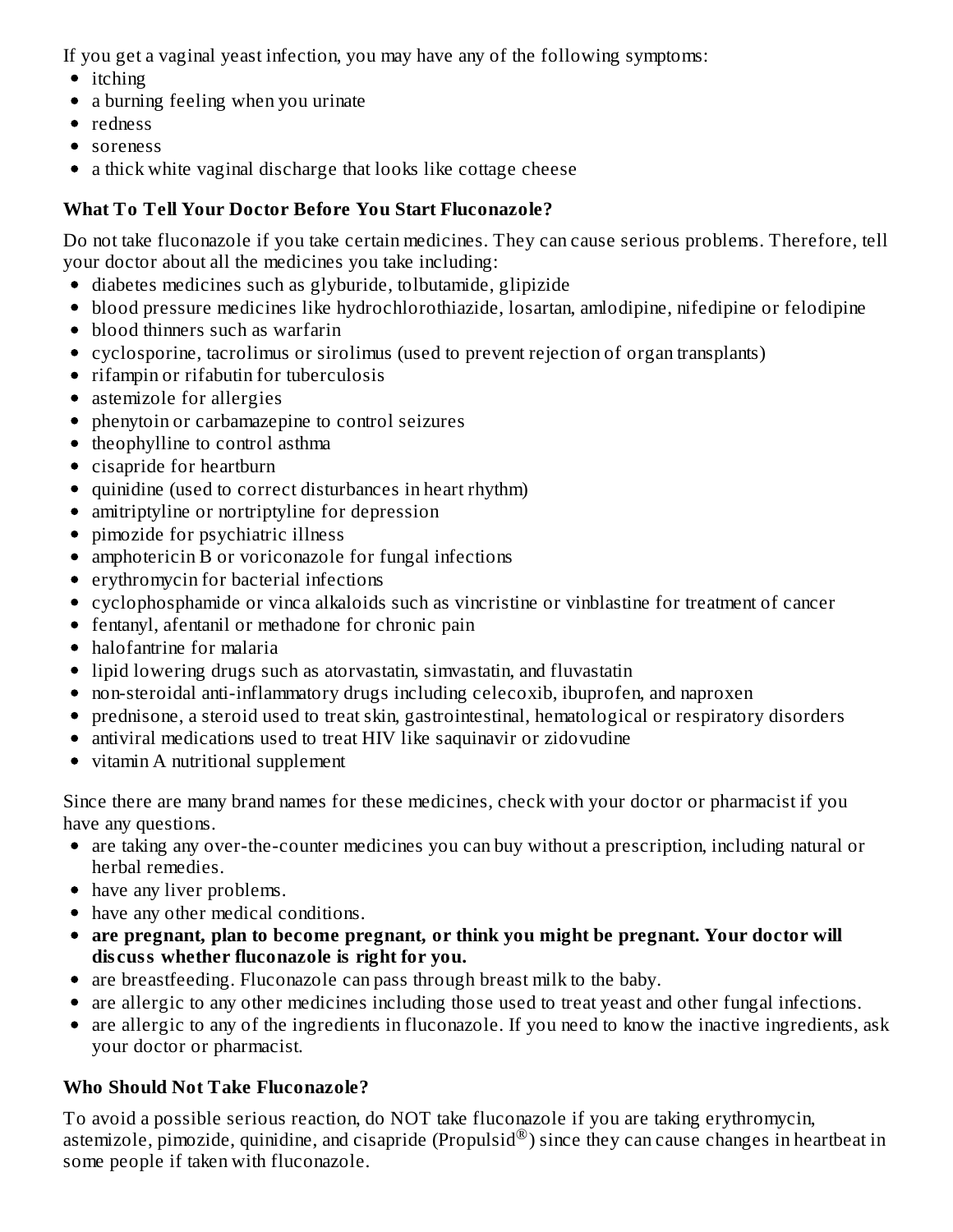#### **How Should I Take Fluconazole?**

Take fluconazole by mouth with or without food. You can take fluconazole at any time of the day.

Fluconazole keeps working for several days to treat the infection. Generally the symptoms start to go away after 24 hours. However, it may take several days for your symptoms to go away completely. If there is no change in your symptoms after a few days, call your doctor.



#### **Just swallow 1 fluconazole tablet to treat your vaginal yeast infection.**

#### **What Should I Avoid While Taking Fluconazole?**

Some medicines can affect how well fluconazole works. Check with your doctor before starting any new medicines within seven days of taking fluconazole.

#### **What Are the Possible Side Effects of Fluconazole?**

Like all medicines, fluconazole may cause some side effects that are usually mild to moderate.

The most common side effects of fluconazole are:

- headache
- diarrhea
- nausea or upset stomach
- dizziness
- stomach pain
- changes in the way food tastes

Allergic reactions to fluconazole are rare, but they can be very serious if not treated right away by a doctor. If you cannot reach your doctor, go to the nearest hospital emergency room. Signs of an allergic reaction can include shortness of breath; coughing; wheezing; fever; chills; throbbing of the heart or ears; swelling of the eyelids, face, mouth, neck, or any other part of the body; or skin rash, hives, blisters or skin peeling.

Fluconazole has been linked to rare cases of serious liver damage, including deaths, mostly in patients with serious medical problems. Call your doctor if your skin or eyes become yellow, your urine turns a darker color, your stools (bowel movements) are light-colored, or if you vomit or feel like vomiting or if you have severe skin itching.

In patients with serious conditions such as AIDS or cancer, rare cases of severe rashes with skin peeling have been reported. Tell your doctor right away if you get a rash while taking fluconazole.

Fluconazole may cause other less common side effects besides those listed here. If you develop any side effects that concern you, call your doctor. For a list of all side effects, ask your doctor or pharmacist.

#### **What to Do For an Overdos e**

In case of an accidental overdose, call your doctor right away or go to the nearest emergency room.

#### **How to Store Fluconazole**

Keep fluconazole and all medicines out of the reach of children.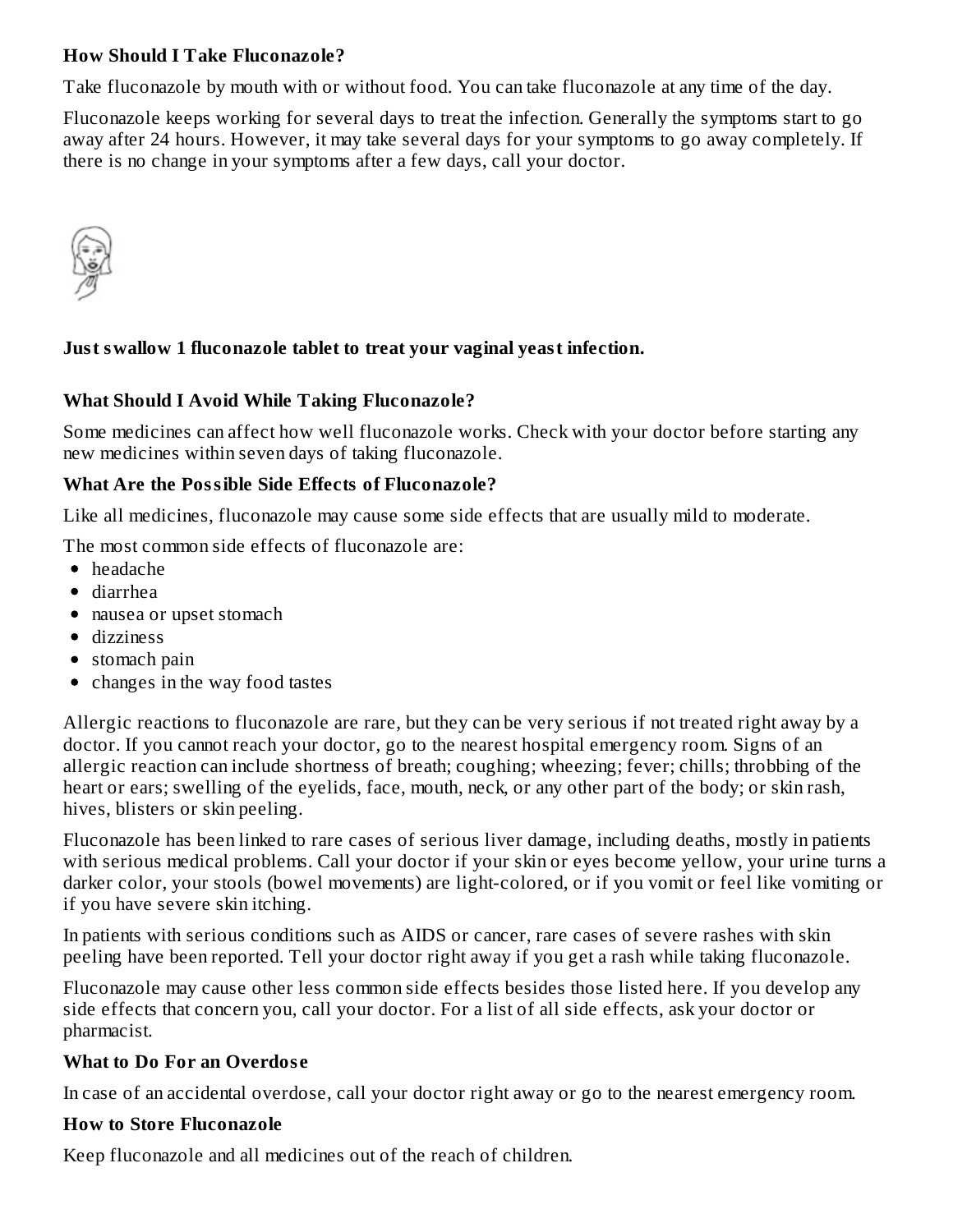#### **General Advice About Pres cription Medicines**

Medicines are sometimes prescribed for conditions that are not mentioned in patient information leaflets. Do not use fluconazole for a condition for which it was not prescribed. Do not give fluconazole to other people, even if they have the same symptoms you have. It may harm them.

This leaflet summarizes the most important information about fluconazole. If you would like more information, talk with your doctor. You can ask your pharmacist or doctor for information about fluconazole that is written for health professionals. Call your doctor for medical advice about side effects. You may report side effects to FDA at 1-800-FDA 1088.

All trademarks are the property of their respective owners.

Manufactured In India By:

#### **CIPLA LTD.**

Kurkumbh, India

Manufactured For:

### **TEVA PHARMACEUTICALS USA**

Sellersville, PA 18960

Repackaged By : Aidarex Pharmaceuticals LLC, Corona, CA 92880

Rev. C 4/2012

# **PRINCIPAL DISPLAY PANEL**

| <b>BeF</b><br>ŏ<br>Distributed by:<br>종<br>띭   | AIDAREX PHARMACEUTICALS LLC.                                              | NDC: 33261-0229-40<br>RX 0000000000                                                                                            | <b>ATTENT</b>                                                     |       |
|------------------------------------------------|---------------------------------------------------------------------------|--------------------------------------------------------------------------------------------------------------------------------|-------------------------------------------------------------------|-------|
| WITHOUT<br>Ά<br>酸酸<br>등<br>Ē<br>õ<br>DBP<br>D  | 200 <sub>mg</sub>                                                         | 00000<br><b>FLUCONAZOLE</b><br>00000<br>EACH TABLET CONTAINS THE FOLLOWING<br><b>ACTIVE INGREDIENTS:</b><br>FLUCON AZOLE200 mg | FLUOONAZOLE<br>200mg<br>NDC: 33261-0229-40<br>RX 0000000000<br>40 |       |
| 医发热                                            | <b>TABS</b><br>GENERIC FOR : DIFLUCAN                                     | č<br>PINK OVAL TABLET W/MFG LOGO 200<br>ON ONE SIDE & 5413 ON REVERSE                                                          | FLUOONAZOLE<br>200mg<br>NDC: 33261-0229-40<br>RX 0000000000<br>40 | THART |
| STORE<br>留品<br>RIPTION<br>DREN.<br>AUTION<br>E | NDC: 33261-0229-40 TAKE _______ EVERY_<br>MFG: CIPLA LTD. KURKUMBH, INDIA | HOURS<br>TIMES ADAY<br>TOME CADA<br>VECES AL DIA<br><b>HORAS</b>                                                               | 200mg<br>FLUOONAZOLE<br>NDC: 33261-0229-40<br>RX 0000000000<br>40 |       |

### **Fluconazole Tablets USP 200mg 40s Label Text**

**NDC** 33261-**0229**-40

**FLUCONAZOLE Tablets USP 200 mg Rx only**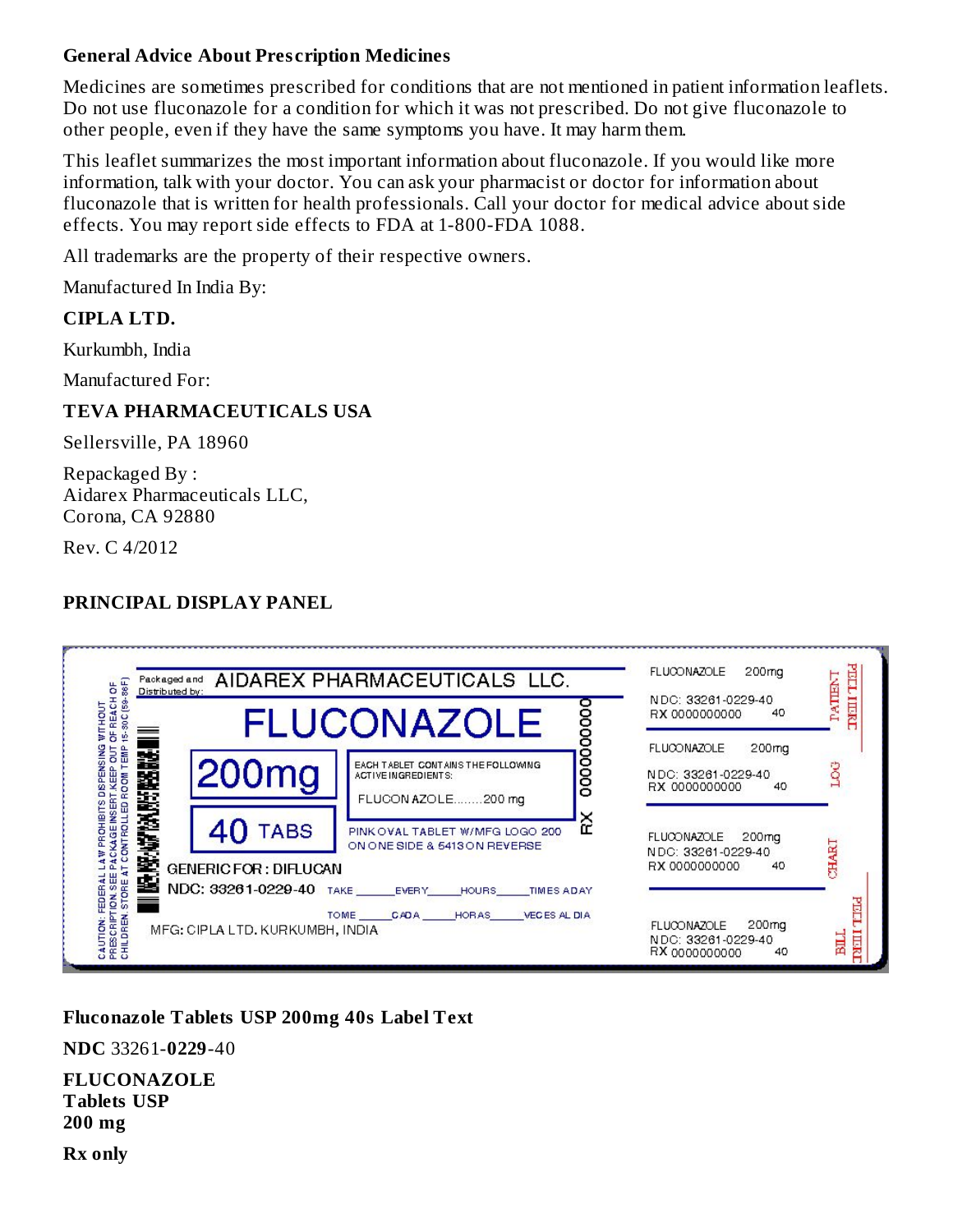#### **40 TABLETS**

| <b>FLUCONAZOLE</b>                                                         |                                                 |                         |                             |                             |                           |                              |
|----------------------------------------------------------------------------|-------------------------------------------------|-------------------------|-----------------------------|-----------------------------|---------------------------|------------------------------|
| fluconazole tablet                                                         |                                                 |                         |                             |                             |                           |                              |
|                                                                            |                                                 |                         |                             |                             |                           |                              |
| <b>Product Information</b>                                                 |                                                 |                         |                             |                             |                           |                              |
| Product Type                                                               |                                                 | HUMAN PRESCRIPTION DRUG | Item Code (Source)          |                             |                           | NDC:33261-229(NDC:0172-5413) |
| <b>Route of Administration</b>                                             | ORAL                                            |                         |                             |                             |                           |                              |
|                                                                            |                                                 |                         |                             |                             |                           |                              |
|                                                                            |                                                 |                         |                             |                             |                           |                              |
| <b>Active Ingredient/Active Moiety</b>                                     |                                                 |                         |                             |                             |                           |                              |
|                                                                            | <b>Ingredient Name</b>                          |                         |                             | <b>Basis of Strength</b>    |                           | Strength                     |
| FLUCONAZOLE (UNII: 8 VZV102JFY) (FLUCONAZOLE - UNII:8 VZV102JFY)           |                                                 |                         |                             | <b>FLUCONAZOLE</b>          |                           | 200 mg                       |
|                                                                            |                                                 |                         |                             |                             |                           |                              |
|                                                                            |                                                 |                         |                             |                             |                           |                              |
| <b>Inactive Ingredients</b>                                                |                                                 |                         |                             |                             |                           |                              |
|                                                                            |                                                 | <b>Ingredient Name</b>  |                             |                             |                           | Strength                     |
| <b>SILICON DIO XIDE (UNII: ETJ7Z6 XBU4)</b>                                |                                                 |                         |                             |                             |                           |                              |
| STARCH, CORN (UNII: O8232NY3SJ)                                            |                                                 |                         |                             |                             |                           |                              |
| CROSCARMELLOSE SODIUM (UNII: M28OL1HH48)                                   |                                                 |                         |                             |                             |                           |                              |
| FD&C RED NO. 40 (UNII: WZB9127XOA)                                         |                                                 |                         |                             |                             |                           |                              |
| ALUMINUM OXIDE (UNII: LMI26O6933)                                          |                                                 |                         |                             |                             |                           |                              |
| LACTOSE MONOHYDRATE (UNII: EWQ57Q8I5X)                                     |                                                 |                         |                             |                             |                           |                              |
| MAGNESIUM STEARATE (UNII: 70097M6I30)                                      |                                                 |                         |                             |                             |                           |                              |
| CELLULOSE, MICRO CRYSTALLINE (UNII: OP1R32D61U)<br>TALC (UNII: 7SEV7J4R1U) |                                                 |                         |                             |                             |                           |                              |
|                                                                            |                                                 |                         |                             |                             |                           |                              |
|                                                                            |                                                 |                         |                             |                             |                           |                              |
| <b>Product Characteristics</b>                                             |                                                 |                         |                             |                             |                           |                              |
| Color                                                                      | <b>PINK</b>                                     | <b>Score</b>            |                             |                             | no score                  |                              |
| <b>Shape</b>                                                               | <b>OVAL</b>                                     | <b>Size</b>             |                             | 12mm                        |                           |                              |
| Flavor                                                                     |                                                 | <b>Imprint Code</b>     |                             |                             | 5413;200                  |                              |
| <b>Contains</b>                                                            |                                                 |                         |                             |                             |                           |                              |
|                                                                            |                                                 |                         |                             |                             |                           |                              |
|                                                                            |                                                 |                         |                             |                             |                           |                              |
| Packaging                                                                  |                                                 |                         |                             |                             |                           |                              |
| <b>Item Code</b><br>#                                                      | <b>Package Description</b>                      |                         | <b>Marketing Start Date</b> |                             | <b>Marketing End Date</b> |                              |
| 1 NDC:33261-229-06                                                         | 6 in 1 BOTTLE, PLASTIC                          |                         |                             |                             |                           |                              |
| 2 NDC:33261-229-07                                                         | 7 in 1 BOTTLE, PLASTIC                          |                         |                             |                             |                           |                              |
| 3 NDC:33261-229-31                                                         | 3 in 1 BOTTLE, PLASTIC                          |                         |                             |                             |                           |                              |
| 4 NDC:33261-229-40                                                         | 40 in 1 BOTTLE, PLASTIC                         |                         |                             |                             |                           |                              |
|                                                                            |                                                 |                         |                             |                             |                           |                              |
|                                                                            |                                                 |                         |                             |                             |                           |                              |
| <b>Marketing Information</b>                                               |                                                 |                         |                             |                             |                           |                              |
| <b>Marketing Category</b>                                                  | <b>Application Number or Monograph Citation</b> |                         |                             | <b>Marketing Start Date</b> |                           | <b>Marketing End Date</b>    |
| <b>ANDA</b>                                                                | ANDA076077                                      |                         | 07/29/2004                  |                             |                           |                              |
|                                                                            |                                                 |                         |                             |                             |                           |                              |
|                                                                            |                                                 |                         |                             |                             |                           |                              |